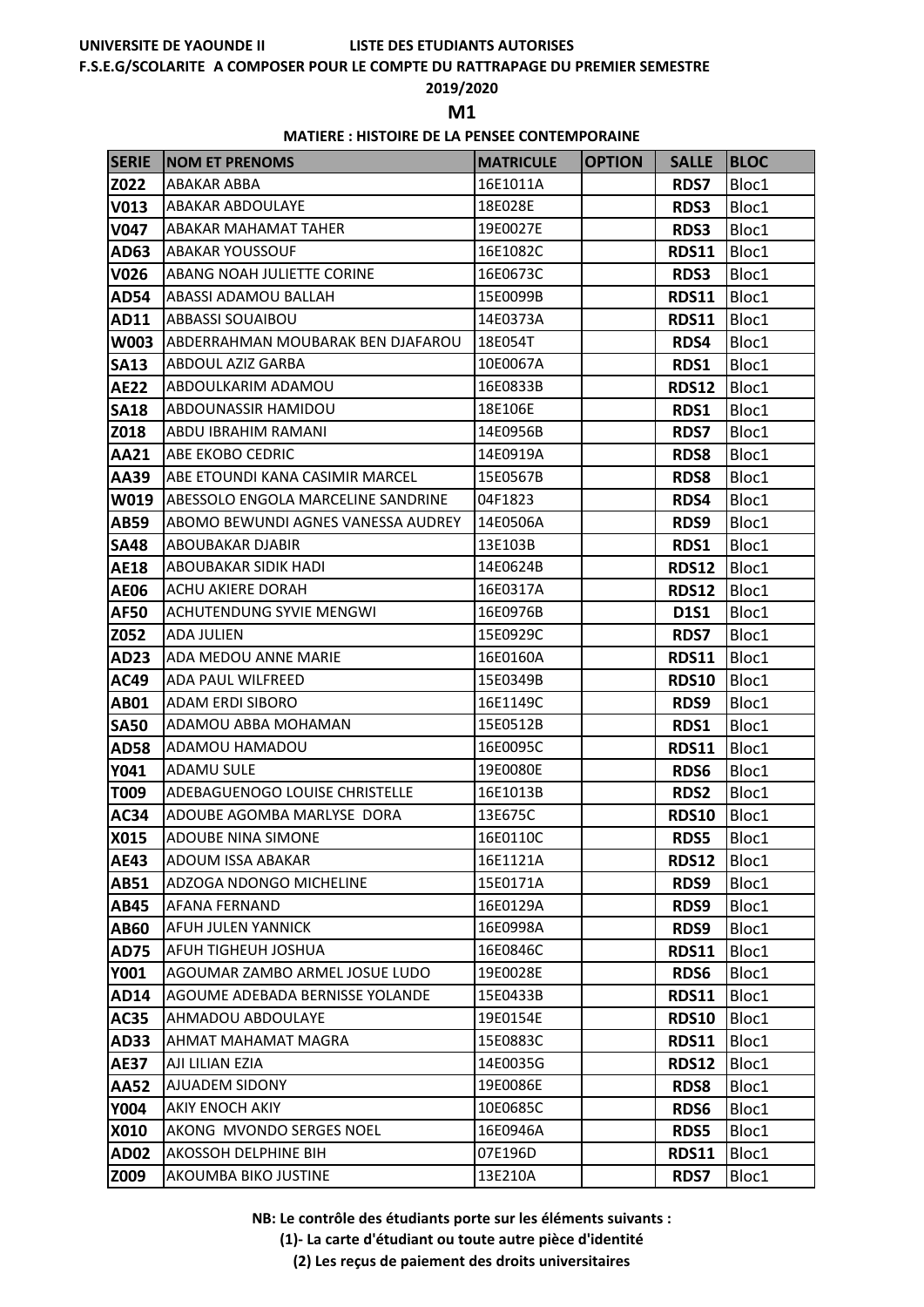#### **F.S.E.G/SCOLARITE A COMPOSER POUR LE COMPTE DU RATTRAPAGE DU PREMIER SEMESTRE**

### **2019/2020**

**M1** 

### **MATIERE : HISTOIRE DE LA PENSEE CONTEMPORAINE**

| <b>X025</b> | AKOU'OU OLONGO JACQUES AURELIE       | 14E0402C | <b>RDS5</b>  | Bloc1 |
|-------------|--------------------------------------|----------|--------------|-------|
| Z041        | <b>ALEXIS WASSAING OURSING-BE</b>    | 16E1051A | <b>RDS7</b>  | Bloc1 |
| <b>AF18</b> | AL-HABO IDRISS TAHIR                 | 15E0925B | <b>D1S1</b>  | Bloc1 |
| <b>Y011</b> | ALHADJI BELLO HAMADOU BASSIROU       | 10E0936A | <b>RDS6</b>  | Bloc1 |
| <b>AB48</b> | <b>ALIOUM GARGA</b>                  | 15E0761C | RDS9         | Bloc1 |
| <b>AB36</b> | <b>ALIOUM NDIMHA</b>                 | 16E0878A | RDS9         | Bloc1 |
| <b>AE02</b> | <b>ALLARENE GLORIA</b>               | 16E1070A | <b>RDS12</b> | Bloc1 |
| <b>X004</b> | ALO'O OBIANG JANVIER CHRISTIAN WILLY | 16E0569C | <b>RDS5</b>  | Bloc1 |
| X039        | AMAYENA EBALA FATOU DIAMILA          | 16E0340C | RDS5         | Bloc1 |

**NB: Le contrôle des étudiants porte sur les éléments suivants :**

**(1)- La carte d'étudiant ou toute autre pièce d'identité**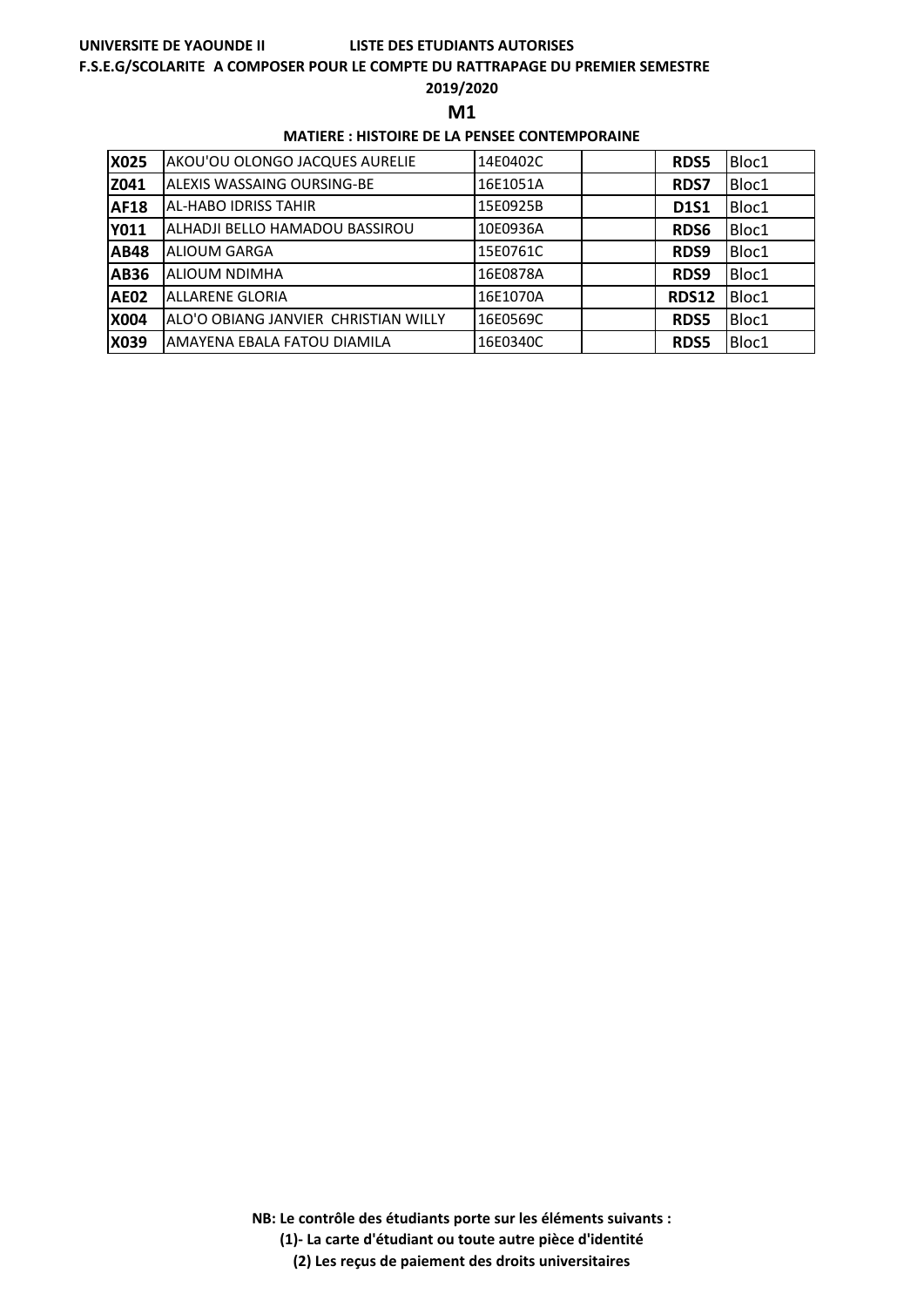# **LISTE DES ETUDIANTS AUTORISES**

# **F.S.E.G/SCOLARITE A COMPOSER POUR LE COMPTE DU RATTRAPAGE DU PREMIER SEMESTRE**

### **2019/2020**

**M1** 

### **MATIERE : HISTOIRE DE LA PENSEE CONTEMPORAINE**

| <b>W027</b> | <b>JAMBASSA BABILAMA SYBIL WINNIE</b>  | 16E1022B | RDS4         | Bloc1 |
|-------------|----------------------------------------|----------|--------------|-------|
| X022        | AMBOMO ODILE EVANCE                    | 16E0307A | <b>RDS5</b>  | Bloc1 |
| <b>SA06</b> | AMIM NGUEUNA AUDE GHISLAINE            | 15E0055B | RDS1         | Bloc1 |
| <b>AE10</b> | AMOUGOU II GUY GABRIEL                 | 13E161A  | <b>RDS12</b> | Bloc1 |
| <b>Y015</b> | AMOUGOU OKOMO JOEL ROMARIC             | 14E0887B | RDS6         | Bloc1 |
| <b>SA52</b> | AMPOUAM NTOULE BRUNO                   | 15E0293C | RDS1         | Bloc1 |
| <b>AC58</b> | <b>AMZINE NABIL</b>                    | 16E0730C | <b>RDS10</b> | Bloc1 |
| AF14        | ANDELA BOLO IVETTE BEATRICE            | 12E035A  | <b>D1S1</b>  | Bloc1 |
| V029        | ANDELA EKAMBY LARISSA PAULE DUHAMEL    | 16E0174B | <b>RDS3</b>  | Bloc1 |
| V046        | <b>APSATA</b>                          | 16E1036A | RDS3         | Bloc1 |
| <b>AE20</b> | ARMANVILLE TCHANGWA LAETITIA           | 15E0346C | <b>RDS12</b> | Bloc1 |
| <b>SA30</b> | <b>ASHERI KELLY WIRYEN</b>             | 16E0082C | RDS1         | Bloc1 |
| <b>AC22</b> | ASSANGA FERDINAND PIE CLAUDE           | 15E0130B | <b>RDS10</b> | Bloc1 |
| <b>AE12</b> | ASSE TSALA AGNES DORIS                 | 14E0201B | <b>RDS12</b> | Bloc1 |
| T041        | <b>ASSENE MICHEL MOREL</b>             | 14E0157C | <b>RDS2</b>  | Bloc1 |
| Z047        | <b>ASSIGA FELIX</b>                    | 15E0979C | <b>RDS7</b>  | Bloc1 |
| <b>AB27</b> | ASSOMO OTTOU MARIE LAURE               | 14E1157A | RDS9         | Bloc1 |
| <b>SA10</b> | ASSONNA NGUEMO JOSPAIN                 | 15E0242B | RDS1         | Bloc1 |
| W021        | ATANGA DESMOND FONGOH                  | 14E0389A | RDS4         | Bloc1 |
| <b>AE53</b> | <b>ATANGANA BASILE</b>                 | 09E127A  | <b>RDS12</b> | Bloc1 |
| Z008        | ATANGANA MBALE CHRISTOPHE JOEL         | 16E0917C | <b>RDS7</b>  | Bloc1 |
| AD19        | ATANGANA MBARGA ANATOLE CHRISTIAN      | 16E0789A | <b>RDS11</b> | Bloc1 |
| T014        | ATANGANA OWONO FELIX DERRICK           | 15E0934A | <b>RDS2</b>  | Bloc1 |
| <b>AD50</b> | ATANGANA TSOLI THERESE GENEVIEVE       | 07E066C  | <b>RDS11</b> | Bloc1 |
| <b>SA08</b> | ATOUH LORRAINE JESSICA                 | 18E003G  | RDS1         | Bloc1 |
| T047        | ATTA SADOU                             | 14E0691B | <b>RDS2</b>  | Bloc1 |
| X026        | AVE AVE LOIC IGOR                      | 16E0466C | <b>RDS5</b>  | Bloc1 |
| <b>AD06</b> | <b>AVINA JULIETTE RACHEL</b>           | 15E0232C | <b>RDS11</b> | Bloc1 |
| Y043        | AVOM PARFAIT THIBAUT                   | 15E0059B | RDS6         | Bloc1 |
| <b>AE01</b> | AVOZOA BEKOLO BERNARD LANDRY           | 16E0189C | <b>RDS12</b> | Bloc1 |
| <b>AD48</b> | AWENA II JULES CESAR                   | 11E370A  | <b>RDS11</b> | Bloc1 |
| X033        | AWONO DALLE TITTI WILLIAM AURELIEN     | 16E0695C | <b>RDS5</b>  | Bloc1 |
| <b>SA02</b> | AWONO DOMINIQUE DE LA VILLE            | 16E0780B | RDS1         | Bloc1 |
| AF33        | <b>AWONO NGONO DESIRE</b>              | 16E0953C | <b>D1S1</b>  | Bloc1 |
| V004        | AWOUNDJA BEKONO LINDA                  | 15E0128A | RDS3         | Bloc1 |
| <b>AC40</b> | <b>AYISSI ONGUENE VENANT</b>           | 16E0608A | <b>RDS10</b> | Bloc1 |
| <b>SA21</b> | <b>BABA GAARA ALIMA</b>                | 16E0398B | RDS1         | Bloc1 |
| T039        | <b>BACHIROU HASSAN</b>                 | 11E274C  | RDS2         | Bloc1 |
| <b>AE03</b> | BADONA ONDOA YVAN                      | 16E0960B | <b>RDS12</b> | Bloc1 |
| W042        | <b>BAIYE MARTIN ACHUO</b>              | 17E095E  | RDS4         | Bloc1 |
| <b>AD25</b> | <b>BAKALONG ITIK FABRICE BERTIN</b>    | 15E0040C | <b>RDS11</b> | Bloc1 |
| <b>AD08</b> | <b>BAKARI ABDOU</b>                    | 13E076B  | <b>RDS11</b> | Bloc1 |
| <b>SA53</b> | <b>BALEMAKEN MOKALA JACQUES LIONEL</b> | 13E536B  | RDS1         | Bloc1 |
| T024        | <b>BAM CHRISTIAN LEOPOLD</b>           | 10E0953C | <b>RDS2</b>  | Bloc1 |
|             |                                        |          |              |       |
| <b>AE29</b> | BAMAGOUSSANA MANUELA LAURE             | 13E047A  | <b>RDS12</b> | Bloc1 |

**NB: Le contrôle des étudiants porte sur les éléments suivants :**

**(1)- La carte d'étudiant ou toute autre pièce d'identité**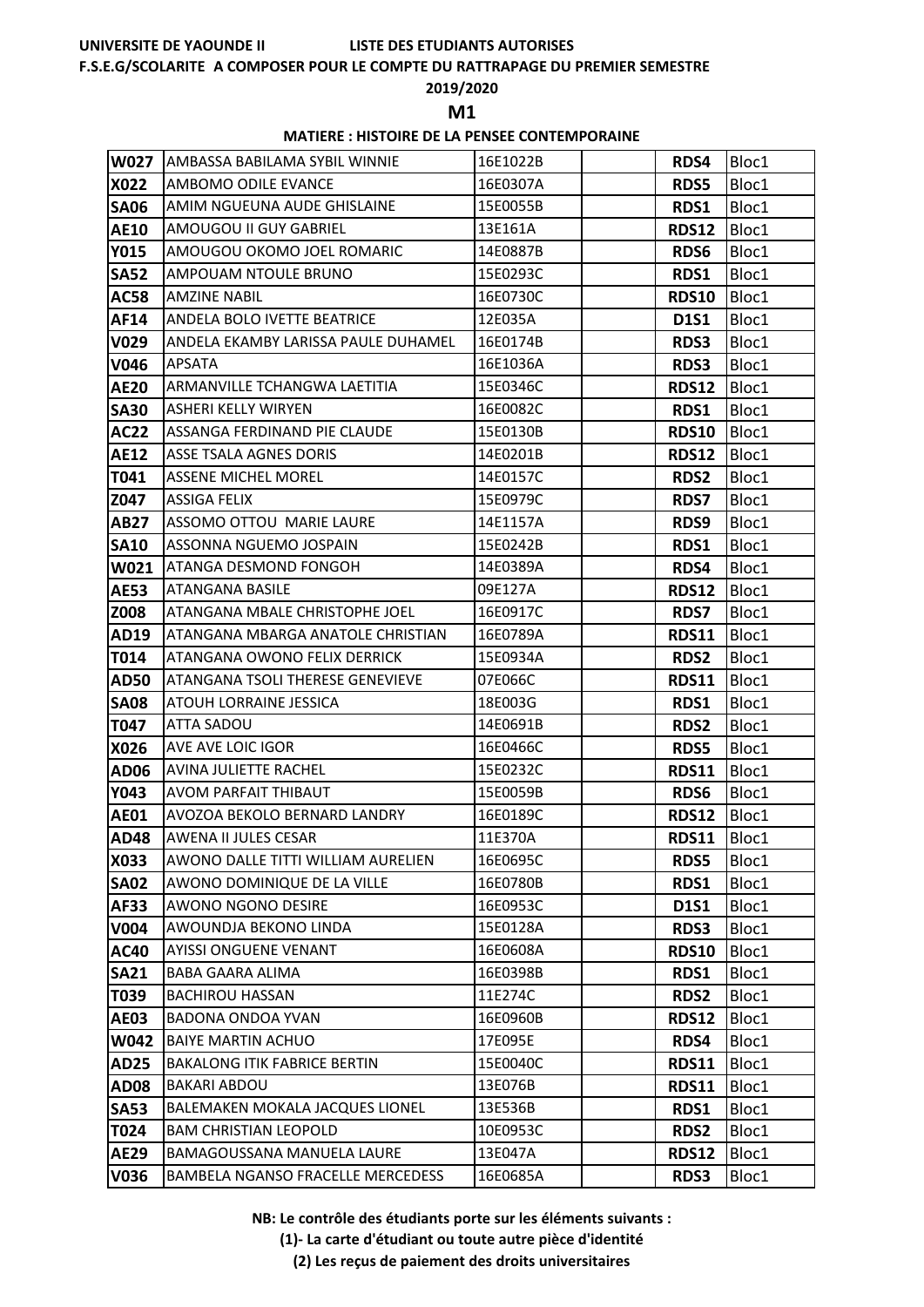#### **F.S.E.G/SCOLARITE A COMPOSER POUR LE COMPTE DU RATTRAPAGE DU PREMIER SEMESTRE**

#### **2019/2020**

**M1** 

### **MATIERE : HISTOIRE DE LA PENSEE CONTEMPORAINE**

| Z036        | <b>BANANG BADAWE PATIENCE</b>       | 16E001F  | <b>RDS7</b>  | Bloc1 |
|-------------|-------------------------------------|----------|--------------|-------|
| <b>SA17</b> | <b>BANGOMB ARSENE RAPHAEL</b>       | 19E0056E | RDS1         | Bloc1 |
| <b>Y033</b> | <b>BANKOUE MEKOMO FIDELINE</b>      | 16E0333C | RDS6         | Bloc1 |
| W040        | <b>BAO HOUMGADJOU JUNIOR</b>        | 17E010G  | RDS4         | Bloc1 |
| AD41        | <b>BASSARAHA OUTEBE ADAM</b>        | 16E0588C | <b>RDS11</b> | Bloc1 |
| X037        | BATCHOU NGNAYOU FABIOLOA CAROLE     | 16E0003A | <b>RDS5</b>  | Bloc1 |
| <b>AD76</b> | <b>BAYANG EMMANUEL</b>              | 16E1007A | <b>RDS11</b> | Bloc1 |
| Z059        | <b>BEAYE ESTELLE MARINA</b>         | 16E0165B | <b>RDS7</b>  | Bloc1 |
| <b>V017</b> | <b>BEDIS SADJO PATRICK FRANCK</b>   | 16E0451C | <b>RDS3</b>  | Bloc1 |
| <b>SA09</b> | <b>BEHWING MIRANDA</b>              | 12E563B  | RDS1         | Bloc1 |
| <b>AE59</b> | BELINGA ASSENG ISIDORE BORICE       | 15E0997B | <b>RDS12</b> | Bloc1 |
| AC43        | <b>BELINGA PIERRE</b>               | 03F3526  | <b>RDS10</b> | Bloc1 |
| <b>AA04</b> | <b>BELLA MEKOULOU AUSTIN RENOLY</b> | 16E0527C | <b>RDS8</b>  | Bloc1 |
| Z046        | <b>BELLA TUA JULIEN DAVID</b>       | 11E084C  | <b>RDS7</b>  | Bloc1 |

**NB: Le contrôle des étudiants porte sur les éléments suivants :**

**(1)- La carte d'étudiant ou toute autre pièce d'identité**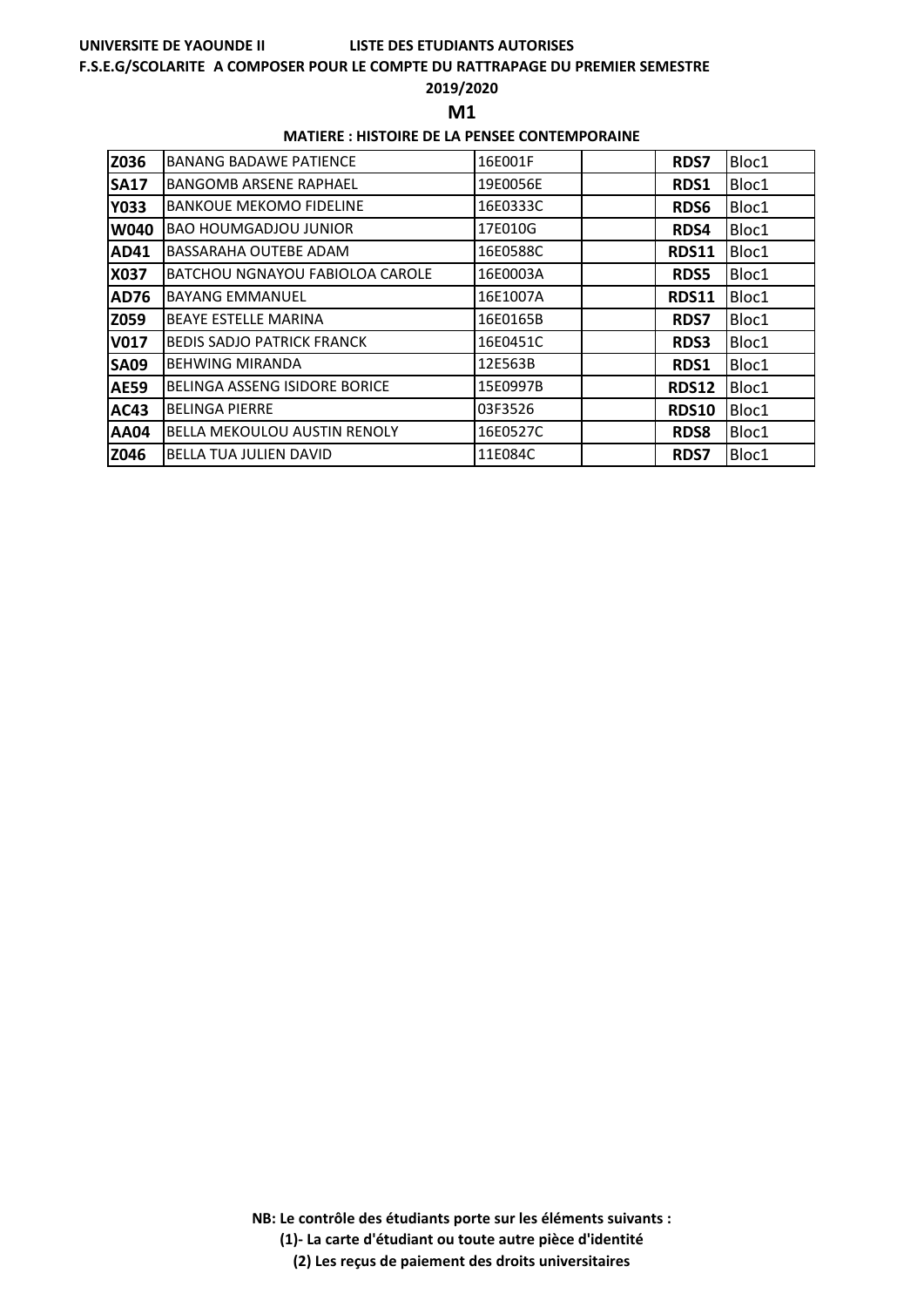#### **F.S.E.G/SCOLARITE A COMPOSER POUR LE COMPTE DU RATTRAPAGE DU PREMIER SEMESTRE**

## **2019/2020**

**M1** 

### **MATIERE : HISTOIRE DE LA PENSEE CONTEMPORAINE**

| T048        | BEMBE ANDOULO ALAIN GILBERT               | 16E0692A | <b>RDS2</b>  | Bloc1 |
|-------------|-------------------------------------------|----------|--------------|-------|
| <b>AC51</b> | <b>BEMESSINGUE JEAN-BAPTISTE</b>          | 07E171F  | <b>RDS10</b> | Bloc1 |
| AD16        | <b>BENG WILLY STEVE</b>                   | 16E0477A | <b>RDS11</b> | Bloc1 |
| T019        | BERRY MOULIOM ELIZABETH                   | 19E0054E | <b>RDS2</b>  | Bloc1 |
| AD43        | BETSAMA NGONO EDMOND ERIC                 | 16E0362A | <b>RDS11</b> | Bloc1 |
| <b>W022</b> | <b>BEUCHE NGOUONPEMEU LYSA TATIANA</b>    | 16E0925C | RDS4         | Bloc1 |
| <b>Y026</b> | BEYALA ANNE MARIE NINA                    | 16E0943B | RDS6         | Bloc1 |
| AB29        | <b>BIABACK A TABOU MOHAMED</b>            | 15E0288B | RDS9         | Bloc1 |
| X041        | <b>BIDIAS MATHANA CLEMENT GERARD</b>      | 13E035B  | <b>RDS5</b>  | Bloc1 |
| AC16        | <b>BIDOUNG NYIMI PROTAIS ACHILLE</b>      | 15E0844A | <b>RDS10</b> | Bloc1 |
| <b>AC23</b> | <b>BIDZOGO BETENE ANASTASIE</b>           | 16E0760A | <b>RDS10</b> | Bloc1 |
| <b>Y030</b> | <b>BIENVENUE VAIZAR</b>                   | 15E0912C | RDS6         | Bloc1 |
| AB43        | <b>BIH FRITUNG AWAMOFOR</b>               | 15E0694C | RDS9         | Bloc1 |
| <b>AC50</b> | <b>BIKELE ETOUNDI LOUIS PAUL</b>          | 14E0968A | <b>RDS10</b> | Bloc1 |
| <b>AF37</b> | <b>BIKIM ERNESTINE</b>                    | 15E0193C | <b>D1S1</b>  | Bloc1 |
| T034        | <b>BILLONG MERYL KEVIN</b>                | 09E097C  | RDS2         | Bloc1 |
| AC39        | BILOA EYEBE ORNELA MAVIS                  | 15E0655B | <b>RDS10</b> | Bloc1 |
| <b>AD47</b> | <b>BILOA LOUISE AURORE LORIELLE</b>       | 16E0203A | <b>RDS11</b> | Bloc1 |
| X031        | <b>BINA FRANCK YVES</b>                   | 14E0972C | <b>RDS5</b>  | Bloc1 |
| <b>W020</b> | <b>BINDA DERICK NDUNG</b>                 | 19E0097E | RDS4         | Bloc1 |
| Z044        | <b>BINELI BINELI PROTAIS JOEL</b>         | 15E0391A | <b>RDS7</b>  | Bloc1 |
| Z026        | <b>BISSIM FELICITE CARINE</b>             | 11E292B  | <b>RDS7</b>  | Bloc1 |
| <b>AA37</b> | <b>BISSO ATANGANA GABRIELLE MALIKA</b>    | 16E0211A | <b>RDS8</b>  | Bloc1 |
| <b>AB05</b> | <b>BIYIHA KONE BORIS THIERRY</b>          | 11E295A  | RDS9         | Bloc1 |
| <b>AC13</b> | <b>BOMO CLAUDIA</b>                       | 14E0529C | <b>RDS10</b> | Bloc1 |
| <b>AE24</b> | BOUANGA TSINGA KELCIE LAICA               | 16E0031A | <b>RDS12</b> | Bloc1 |
| <b>AC48</b> | <b>BOUGAN NZALI SERAPHIN</b>              | 15E0829A | <b>RDS10</b> | Bloc1 |
| Y034        | <b>BOUKAR SALOMON</b>                     | 16E0546A | RDS6         | Bloc1 |
| <b>V008</b> | <b>BOUKAR SOKOTO ALIFA</b>                | 16E1156C | <b>RDS3</b>  | Bloc1 |
| <b>SA36</b> | <b>BOUM SYLVAIN ALFRED</b>                | 15E0278A | RDS1         | Bloc1 |
| <b>SA04</b> | <b>BOUTCHOUANG DOMFANG FRANK ARISTIDE</b> | 19E0001E | RDS1         | Bloc1 |
| <b>V035</b> | <b>BRAHIM HASSAN ABDERAMAN</b>            | 15E0862C | RDS3         | Bloc1 |
| Z039        | <b>CHEMEGNE PRUDENCE</b>                  | 16E0300B | <b>RDS7</b>  | Bloc1 |
| <b>AA12</b> | <b>CHI BRANDONE</b>                       | 15E0693C | <b>RDS8</b>  | Bloc1 |
| AF21        | CHIADJEU TCHEUBOU YASMINE                 | 16E0936B | <b>D1S1</b>  | Bloc1 |
| <b>Y045</b> | CHIMI NANA STEVE KELLIAM                  | 16E0455C | RDS6         | Bloc1 |
| <b>AA30</b> | <b>CHIN CYNTHIA SUIVEN</b>                | 16E0585B | <b>RDS8</b>  | Bloc1 |
| <b>Y018</b> | CHOUAPPI KAMGANG LORRY SANDRA             | 16E0046B | RDS6         | Bloc1 |
| AC31        | DANG GUY HONORE                           | 16E0933B | <b>RDS10</b> | Bloc1 |
| <b>AE42</b> | DANNAY DON DESTIN                         | 16E1147A | <b>RDS12</b> | Bloc1 |
| <b>AF15</b> | DAOUDA YOBI                               | 16E0690A | <b>D1S1</b>  | Bloc1 |
| <b>AD20</b> | <b>DEBENGKANG MOISE</b>                   | 16E1069C | <b>RDS11</b> | Bloc1 |
| <b>AE04</b> | DEOUMAINTARNOUDJEL SYLVAIN                | 19E0150E | <b>RDS12</b> | Bloc1 |
| V034        | DEUDJEU NGUELEU JULIE LEONELLE            | 16E0259C | RDS3         | Bloc1 |
| <b>AD04</b> | DEUGOUE TANKWA LUCIENNE                   | 19E0153E | <b>RDS11</b> | Bloc1 |
| <b>SA12</b> | DINGONG ALFRED BLAISE                     | 16E0176A | RDS1         | Bloc1 |

**NB: Le contrôle des étudiants porte sur les éléments suivants :**

**(1)- La carte d'étudiant ou toute autre pièce d'identité**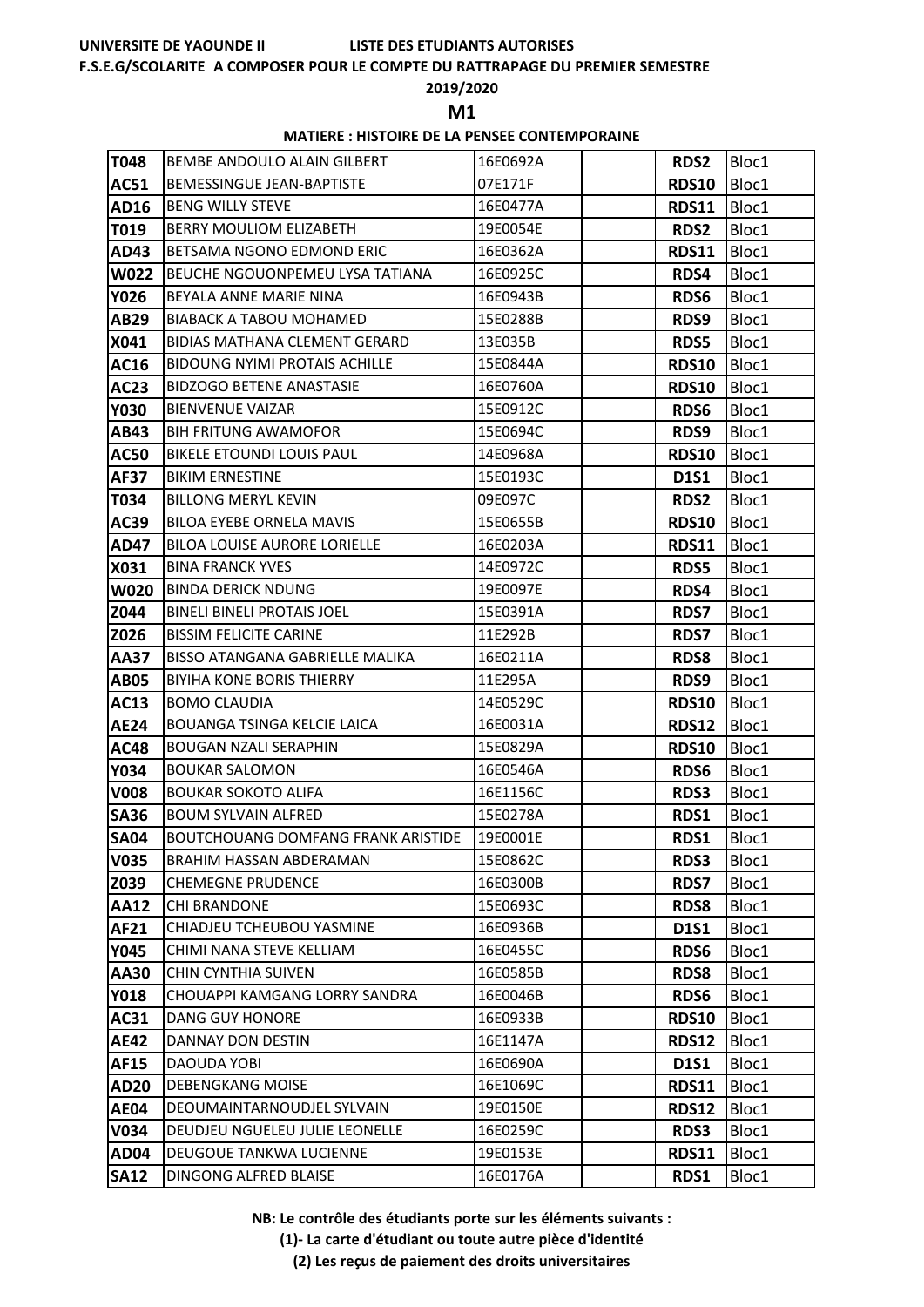#### **F.S.E.G/SCOLARITE A COMPOSER POUR LE COMPTE DU RATTRAPAGE DU PREMIER SEMESTRE**

#### **2019/2020**

**M1** 

**MATIERE : HISTOIRE DE LA PENSEE CONTEMPORAINE**

| <b>T058</b> | <b>IDJABOU KOULI RUTH</b>                  | 16E0456C | <b>RDS2</b> | <b>IBloci</b> |
|-------------|--------------------------------------------|----------|-------------|---------------|
|             | <b>W016</b> DJAMKOUTCHIEU VICTORINE SANDRA | 16E0538C | RDS4        | Bloc1         |

**NB: Le contrôle des étudiants porte sur les éléments suivants :**

**(1)- La carte d'étudiant ou toute autre pièce d'identité**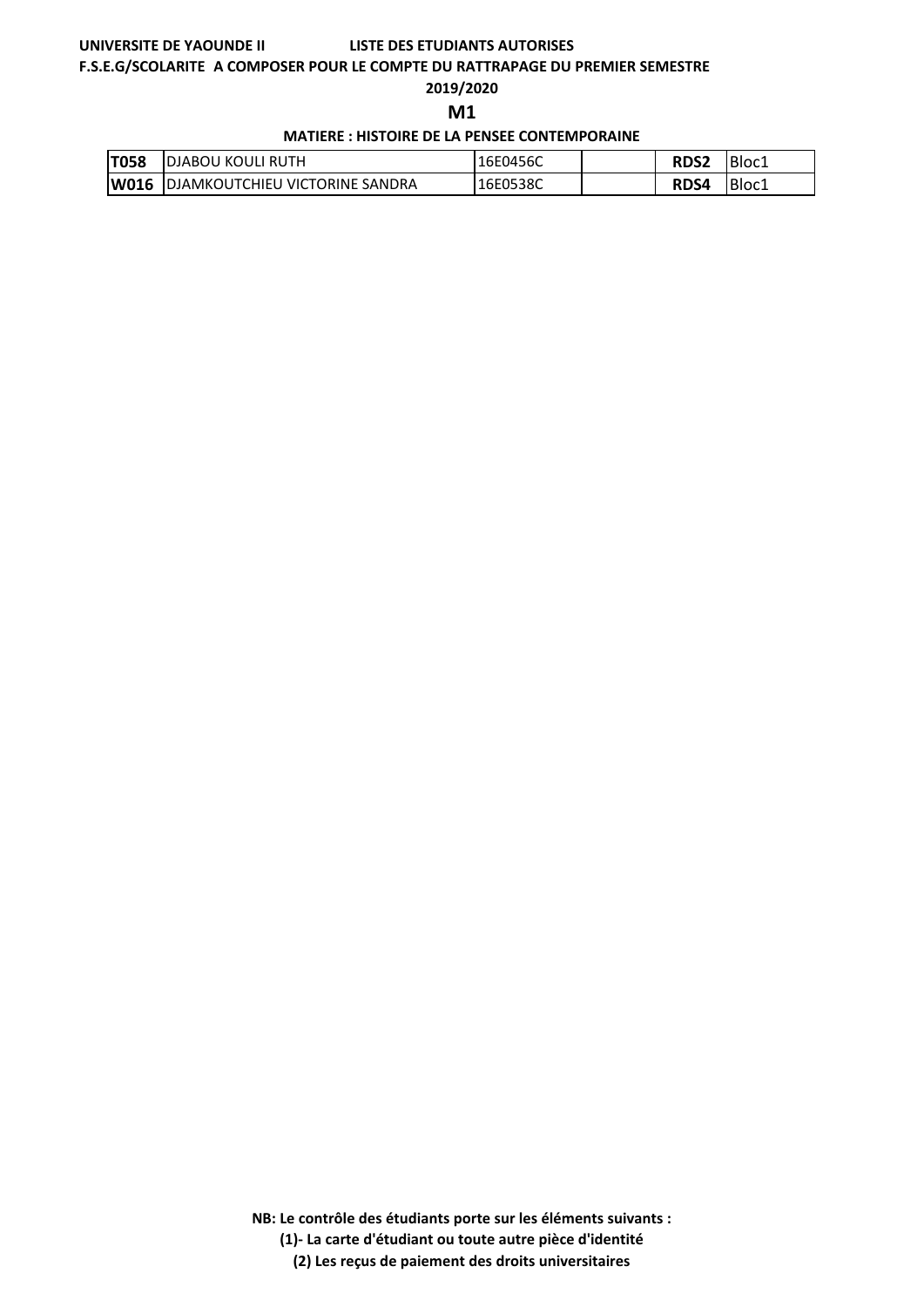# **LISTE DES ETUDIANTS AUTORISES**

#### **F.S.E.G/SCOLARITE A COMPOSER POUR LE COMPTE DU RATTRAPAGE DU PREMIER SEMESTRE**

## **2019/2020**

**M1** 

## **MATIERE : HISTOIRE DE LA PENSEE CONTEMPORAINE**

| T043        | <b>DJATENG KAMMEGNI MARIUS</b>          | 15E0593B | <b>RDS2</b>  | Bloc1 |
|-------------|-----------------------------------------|----------|--------------|-------|
| <b>SA37</b> | DJENE NOO BISSY LUTHER                  | 08E788B  | <b>RDS1</b>  | Bloc1 |
| X017        | <b>DJEUSSI DJONKAM FELICITE</b>         | 16E0589A | <b>RDS5</b>  | Bloc1 |
| <b>AD44</b> | <b>DJEUTI FRANK PEGUY</b>               | 16E0837B | <b>RDS11</b> | Bloc1 |
| <b>AE60</b> | DJITA NOPOGWO EDMOND                    | 15E0847A | <b>RDS12</b> | Bloc1 |
| V016        | <b>DJOBLI MOHAMADOU</b>                 | 16E0175C | RDS3         | Bloc1 |
| <b>AD24</b> | DJOKO FOTSO LOIC YVAN                   | 15E0423A | <b>RDS11</b> | Bloc1 |
| Z063        | <b>DJOKO KOUAM KEVIN</b>                | 16E0970A | <b>RDS7</b>  | Bloc1 |
| <b>SA41</b> | DJOUFFO TEDENMO ALBERT JUNIOR           | 16E0677A | RDS1         | Bloc1 |
| <b>AB12</b> | <b>DJOUHAIRIYA</b>                      | 16E0235B | RDS9         | Bloc1 |
| Z030        | <b>DJOUKANG MURIELLE KEVINE</b>         | 16E0159B | <b>RDS7</b>  | Bloc1 |
| V041        | <b>DJOUKOUO TAKOM LUCRESSE WILFRIED</b> | 16E0433C | <b>RDS3</b>  | Bloc1 |
| X013        | DJUIKOM TALLA LUCIDE BLANCHE            | 16E0535A | RDS5         | Bloc1 |
| W024        | <b>DOH-KOT EPAYE ALIFA</b>              | 19E0062E | RDS4         | Bloc1 |
| <b>Y007</b> | <b>DWELAJI TCHAMENI CYRIELLE</b>        | 16E0082B | RDS6         | Bloc1 |
| W029        | EBALA NKAMI KEVIN WILFRIED              | 15E0778A | RDS4         | Bloc1 |
| AF01        | EBANDA ABANDA JOEL GAEL                 | 16E0311B | <b>D1S1</b>  | Bloc1 |
| <b>AA50</b> | <b>EBELLE MISPA MARGUERITTE</b>         | 15E0624C | RDS8         | Bloc1 |
| X006        | <b>EBOLO NGONO ISABELLE MURIELLE</b>    | 16E0550B | <b>RDS5</b>  | Bloc1 |
| <b>W035</b> | <b>EBONG DUDDLEY SAMA</b>               | 09E0026B | RDS4         | Bloc1 |
| <b>W008</b> | EDOA AWOUMOU VICTORINE VANNESSA         | 16E0060B | RDS4         | Bloc1 |
| <b>AE17</b> | EDOH ENAM JEAN GERARLD                  | 11E189C  | <b>RDS12</b> | Bloc1 |
| <b>Y027</b> | <b>EKOKISE MAKONE YVAN YANNICK</b>      | 15E0260B | RDS6         | Bloc1 |
| <b>AB32</b> | EKOUMOU MENGALA ISIDORE GUY ROGER       | 16E0963B | RDS9         | Bloc1 |
| AD09        | <b>ELLA IDRISS</b>                      | 14E0848C | <b>RDS11</b> | Bloc1 |
| <b>AF28</b> | ELOMO OMBEGA MARIE THERESE              | 16E1046B | <b>D1S1</b>  | Bloc1 |
| <b>AC06</b> | <b>ELONG GILLES PHILIPPE</b>            | 16E0388B | <b>RDS10</b> | Bloc1 |
| <b>SA25</b> | ELOUMA MBELE HERMAN ARNAUD              | 15E0688C | RDS1         | Bloc1 |
| AA43        | ELOUNDOU MANESSONG FRANCK LUDOVIC       | 16E0403A | <b>RDS8</b>  | Bloc1 |
| <b>V011</b> | <b>EMBEKE KINOGO VERONIQUE</b>          | 14E0040B | RDS3         | Bloc1 |
| AA46        | <b>EMBOLO BIKIE LISE ISABELLE</b>       | 15E0548A | RDS8         | Bloc1 |
| <b>AE65</b> | <b>ENDALE LONG LYDIENNE SALOME</b>      | 13E576A  | <b>RDS12</b> | Bloc1 |
| <b>AE68</b> | <b>ENGOTO YVAN JORDAN</b>               | 16E0409B | <b>RDS12</b> | Bloc1 |
| <b>T007</b> | <b>ENOMA MARTIN PAUL MARIE</b>          | 16E0480C | <b>RDS2</b>  | Bloc1 |
| W001        | <b>ENYEGUE LEMBEGUE BORIS</b>           | 15E0198B | RDS4         | Bloc1 |
| T032        | ENYEGUE ONAMBELE BARBINE CORINE         | 12E520A  | <b>RDS2</b>  | Bloc1 |
| <b>AF32</b> | <b>ENYEGUE TSOUNGUI ANDRE LANDRY</b>    | 13E031B  | D1S1         | Bloc1 |
| Y038        | EPANE NSANG SAH ANGE DANIELLE           | 16E0372C | RDS6         | Bloc1 |
| T040        | EPEY LORD BILL NYAMBO                   | 15E0378A | <b>RDS2</b>  | Bloc1 |
| <b>AE57</b> | ESSAH NGASSA JUDITH MERVEILLE           | 15E0367C | <b>RDS12</b> | Bloc1 |
| <b>AC37</b> | <b>ESSIANE PRISCILLE NADEGE</b>         | 16E0617A | <b>RDS10</b> | Bloc1 |
| X032        | <b>ESSILI LIONEL JUNIOR</b>             | 16E0583C | <b>RDS5</b>  | Bloc1 |
| AA64        | ESSIMI NGA BERNADIN ALAIN               | 16E0709A | <b>RDS8</b>  | Bloc1 |
| <b>AE54</b> | ESSOMBA ABESSOLO ARMEL FABRICE          | 09E558B  | <b>RDS12</b> | Bloc1 |
| <b>AE47</b> | <b>ESSOMBA BIDOUNG STEPHANE</b>         | 16E0477C | <b>RDS12</b> | Bloc1 |
| <b>AE41</b> | ESSOMBA MBARGA SERGE MAGUY              | 15E0708A | <b>RDS12</b> | Bloc1 |

**NB: Le contrôle des étudiants porte sur les éléments suivants :**

**(1)- La carte d'étudiant ou toute autre pièce d'identité**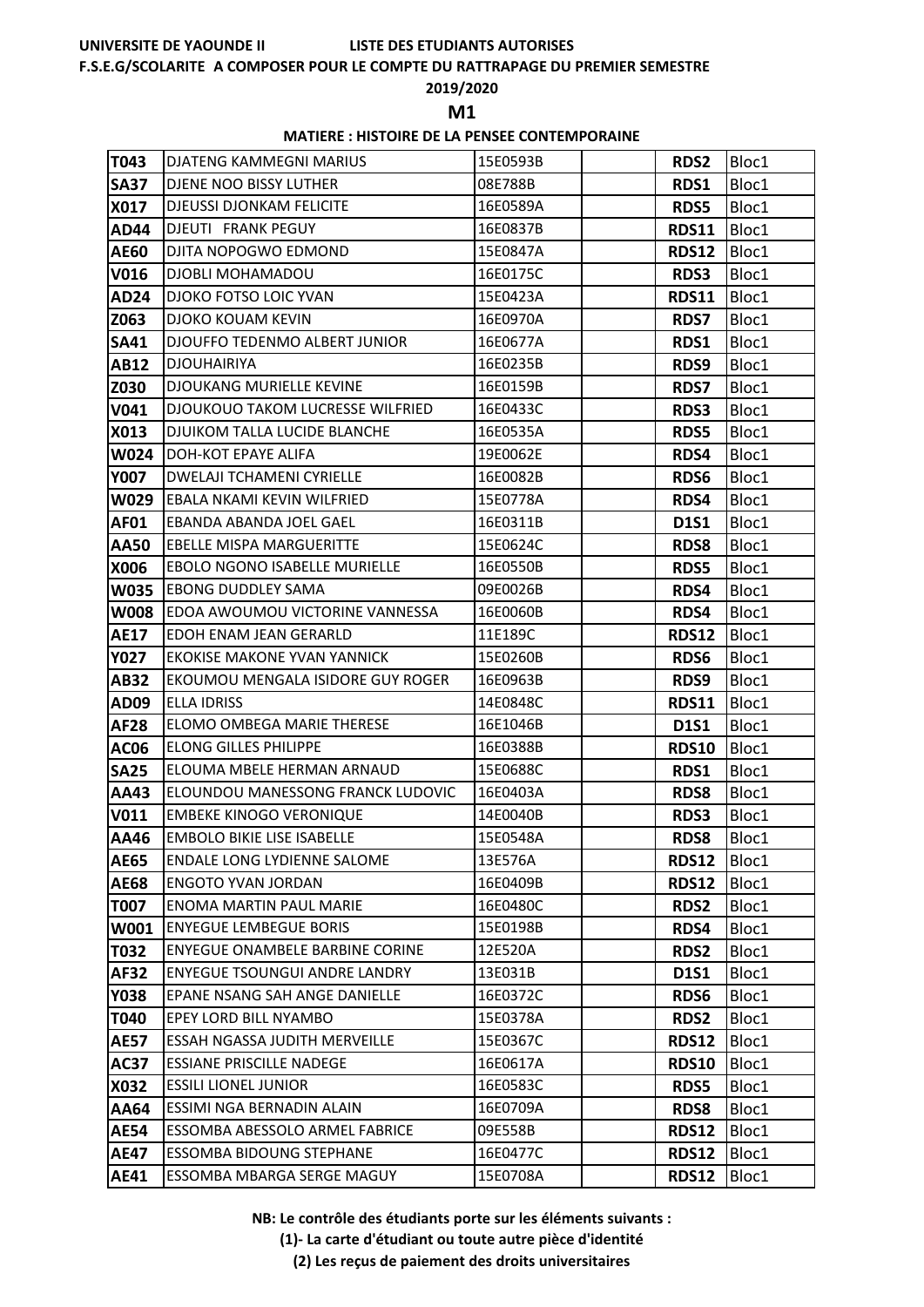## **LISTE DES ETUDIANTS AUTORISES**

#### **F.S.E.G/SCOLARITE A COMPOSER POUR LE COMPTE DU RATTRAPAGE DU PREMIER SEMESTRE**

**2019/2020**

**M1** 

**MATIERE : HISTOIRE DE LA PENSEE CONTEMPORAINE**

| <b>AB40</b> | <b>IESSOMBA SYLVESTRE</b>      | 10E0267A | RDS9        | Bloc1 |
|-------------|--------------------------------|----------|-------------|-------|
| <b>Y017</b> | <b>IETOUNDI ANTOINE AURELE</b> | 15E0144B | <b>RDS6</b> | Bloc1 |

**NB: Le contrôle des étudiants porte sur les éléments suivants :**

**(1)- La carte d'étudiant ou toute autre pièce d'identité**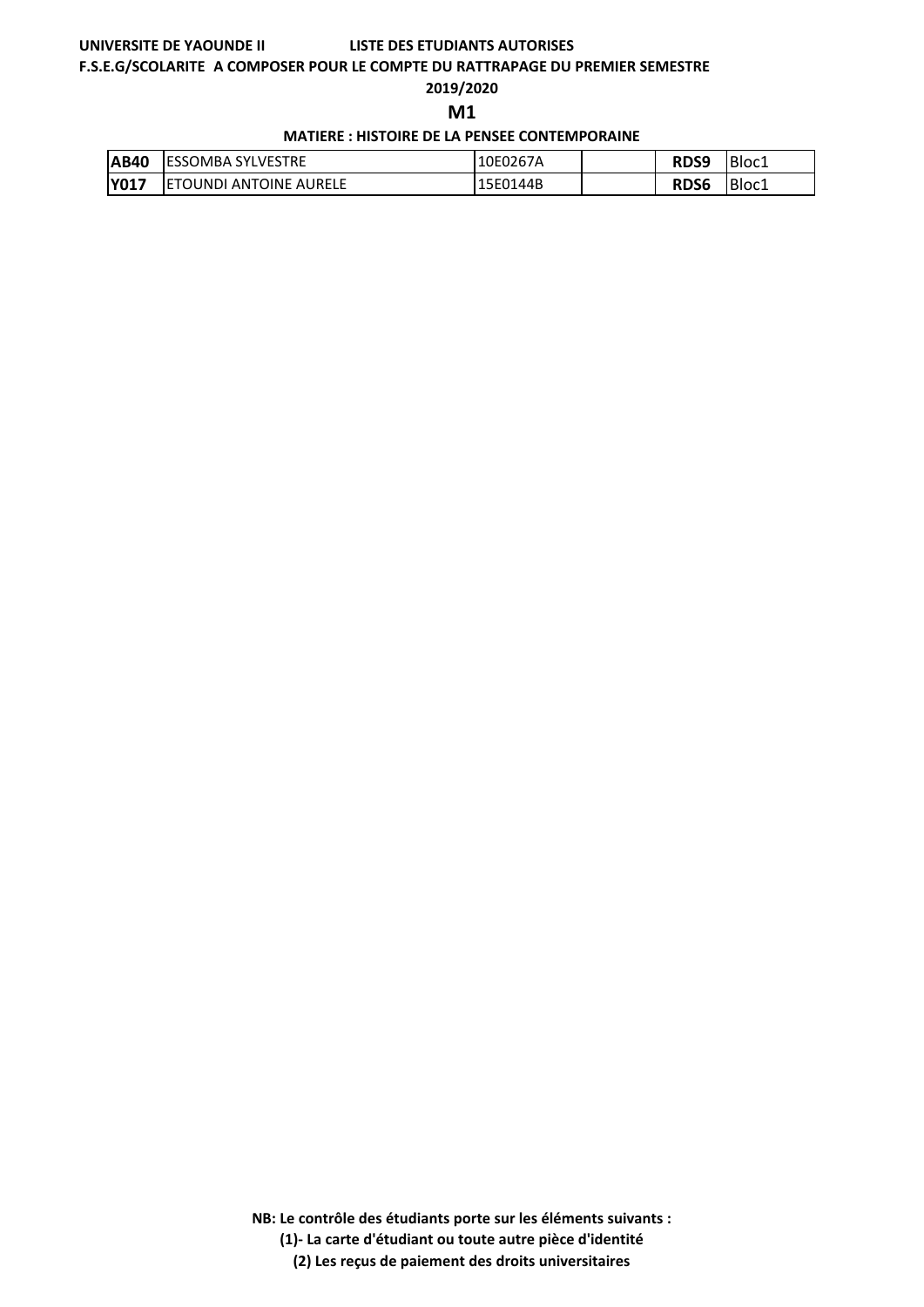#### **F.S.E.G/SCOLARITE A COMPOSER POUR LE COMPTE DU RATTRAPAGE DU PREMIER SEMESTRE**

#### **2019/2020**

**M1** 

### **MATIERE : HISTOIRE DE LA PENSEE CONTEMPORAINE**

| <b>SA39</b> | EVEZO'O ETOUNDI MARIUS FLORENT          | 09E006D  | RDS1         | Bloc1 |
|-------------|-----------------------------------------|----------|--------------|-------|
| V040        | EVOUTA NKOUM EMMANUEL BRICE             | 15E0769B | <b>RDS3</b>  | Bloc1 |
| <b>SA24</b> | EYANA JOSEPH ARNAUD                     | 08E541A  | RDS1         | Bloc1 |
| Z010        | <b>EYANG ZUE JULIENNE</b>               | 10E0744A | <b>RDS7</b>  | Bloc1 |
| Z023        | EYENGA NGABETOLO ABED NEGO DALINE       | 16E0419A | <b>RDS7</b>  | Bloc1 |
| AC36        | <b>EYENGA NICOLE EDITH</b>              | 05D288   | <b>RDS10</b> | Bloc1 |
| <b>T002</b> | EYOUNG ESSOGOLA GENEVIEVE               | 16E0054A | <b>RDS2</b>  | Bloc1 |
| AE69        | FABO PASSA EZECHIEL GHISLAIN            | 13E053A  | <b>RDS12</b> | Bloc1 |
| X020        | <b>FADIMATOU ABDOULLAHI</b>             | 15E0948B | RDS5         | Bloc1 |
| T056        | <b>FALAINA TCHIMIDENG JEROME</b>        | 16E0679A | <b>RDS2</b>  | Bloc1 |
| <b>AF25</b> | <b>FANDO KWIGWA NADEGE LUGRECE</b>      | 16E0115B | <b>D1S1</b>  | Bloc1 |
| <b>W009</b> | <b>FANE ABAKAR</b>                      | 15E0796B | RDS4         | Bloc1 |
| <b>AE38</b> | <b>FANKEM KEMBOU INES PRACEDE</b>       | 16E0683C | <b>RDS12</b> | Bloc1 |
| <b>SA19</b> | <b>FIFEN ZOUNKARANENI</b>               | 15E0113A | RDS1         | Bloc1 |
| <b>AE56</b> | <b>FOADING TUEDJO KEVINE MARION</b>     | 16E0259A | <b>RDS12</b> | Bloc1 |
| T059        | <b>FOGUEM TCHUENCHE BERTHOL ROSTAND</b> | 16E0928A | RDS2         | Bloc1 |
| <b>AD32</b> | <b>FOKO NIE CHRISTIAN</b>               | 13E898C  | <b>RDS11</b> | Bloc1 |
| <b>AD03</b> | <b>FOKOU KOUMBO CHARLENE</b>            | 16E0322A | <b>RDS11</b> | Bloc1 |
| AE31        | <b>FOKOUO POUSSI LEONEL</b>             | 16E0562B | <b>RDS12</b> | Bloc1 |
| Z037        | FOMEKONG FOPA ELIHU                     | 16E0315A | <b>RDS7</b>  | Bloc1 |
| V039        | <b>FOMEKONG ADELAIDE</b>                | 14E0696A | <b>RDS3</b>  | Bloc1 |
| AF10        | <b>FOMKOUONG NKENMEGNE DAVID</b>        | 15E0427A | <b>D1S1</b>  | Bloc1 |
| V033        | FON CHRISTIAN MOFOR                     | 14E0423A | RDS3         | Bloc1 |
| <b>AD79</b> | FONANG NERISSA YIMNAI                   | 19E0082E | <b>RDS11</b> | Bloc1 |
| <b>SA47</b> | <b>FONING DIEBO FRANCK CABREL</b>       | 16E0417B | RDS1         | Bloc1 |
| <b>SA43</b> | <b>FORBANG KEZIAH ANNIH</b>             | 16E0793B | RDS1         | Bloc1 |
| <b>AA20</b> | FORGHAB WILLY JACKSON ZAOMOH            | 09E039A  | <b>RDS8</b>  | Bloc1 |
| <b>AD64</b> | <b>FOTIE PEVETMI FADHIL</b>             | 16E0950C | <b>RDS11</b> | Bloc1 |
| W015        | <b>FOTSING SOHKOUDJOU PATRICIA</b>      | 16E0073A | RDS4         | Bloc1 |
| T042        | FOTSO CHRISTIAN PIERRE                  | 11E077B  | RDS2         | Bloc1 |
| <b>SA11</b> | <b>FOTSO KOUAM FRANCIS</b>              | 15E0165C | RDS1         | Bloc1 |
| <b>AE72</b> | <b>FOTSO TEGUEU ULRICH</b>              | 16E0415C | <b>RDS12</b> | Bloc1 |
| AB33        | <b>FOUDA MVONDO DENIS BERTRAND</b>      | 15E0277A | RDS9         | Bloc1 |
| Z006        | FOUMANE OYAMA HYACINTHE                 | 14E0015B | <b>RDS7</b>  | Bloc1 |
| AB46        | FRANCK ALPHONSE OYONO OWONO             | 14E0322C | RDS9         | Bloc1 |
| W041        | <b>GALE CHRIS ARNOLD</b>                | 06H169   | RDS4         | Bloc1 |
| <b>W032</b> | <b>GANRANZOU KOUSSOUMBI</b>             | 19E0040E | RDS4         | Bloc1 |
| <b>AE33</b> | <b>GOUNOU KAMDEM ORNELLA</b>            | 15E0402C | <b>RDS12</b> | Bloc1 |
| Y009        | GOUO DADJO ROMARIC DONALD               | 16E1024C | RDS6         | Bloc1 |
| <b>V012</b> | <b>GUESSONG KENFACK EDOUARD CYRILLE</b> | 14E0142A | RDS3         | Bloc1 |
| AD49        | GUETSA SONTSA ARIANE FABIOLA            | 16E0557A | <b>RDS11</b> | Bloc1 |
| <b>AA01</b> | <b>GUILEGNE GHISLAINE JUNIOR</b>        | 16E0621B | <b>RDS8</b>  | Bloc1 |
| AD61        | <b>GUISWE ALEXIS</b>                    | 19E0052E | <b>RDS11</b> | Bloc1 |
| T045        | <b>HABIBA THE PRINCE</b>                | 16E0182B | RDS2         | Bloc1 |
| Z064        | <b>HAIWE HERIC</b>                      | 15E0658B | <b>RDS7</b>  | Bloc1 |
| <b>AF12</b> | HAMANE JEAN SIMPLIES                    | 14E0621C | <b>D1S1</b>  | Bloc1 |

**NB: Le contrôle des étudiants porte sur les éléments suivants :**

**(1)- La carte d'étudiant ou toute autre pièce d'identité**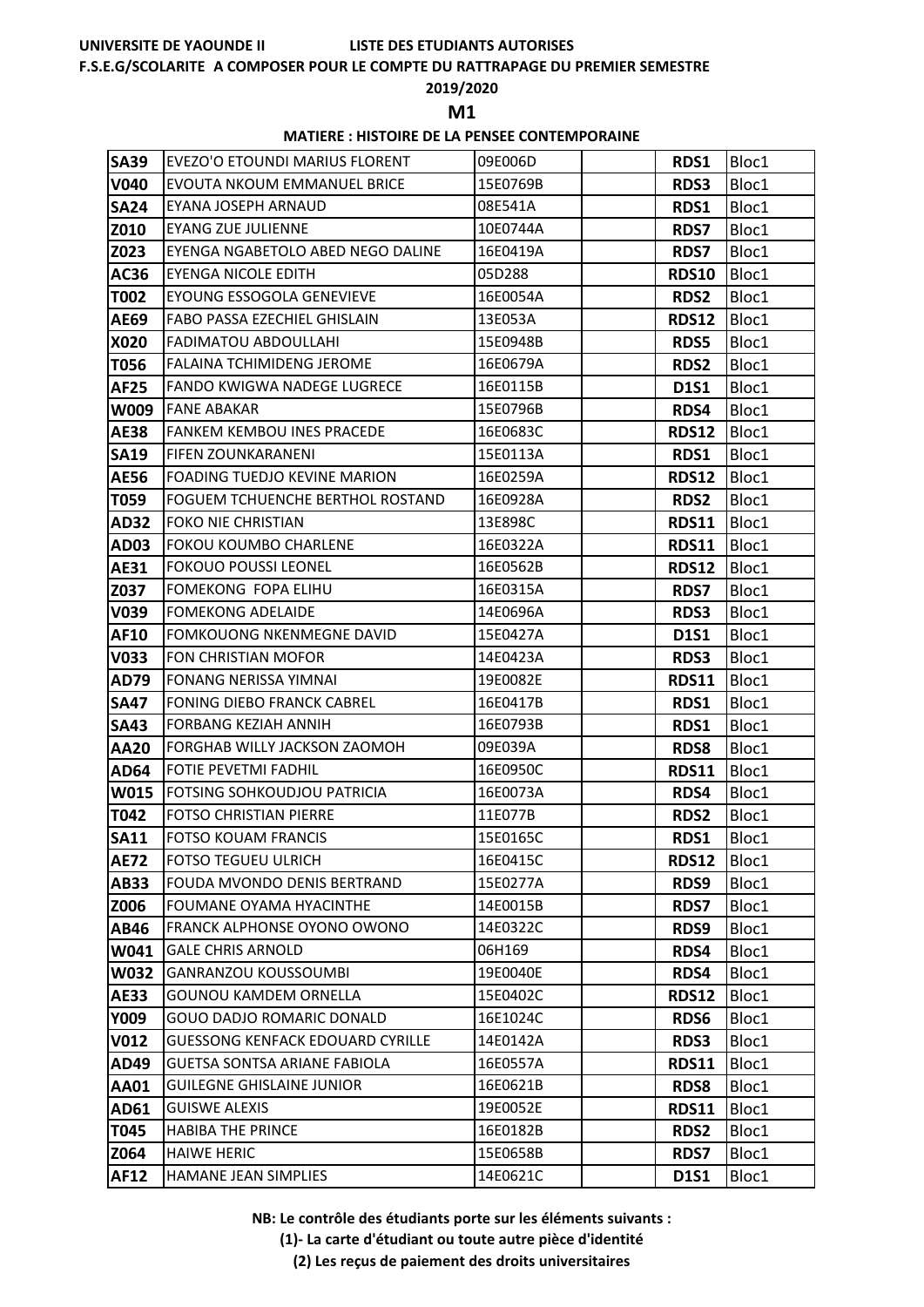## **LISTE DES ETUDIANTS AUTORISES**

#### **F.S.E.G/SCOLARITE A COMPOSER POUR LE COMPTE DU RATTRAPAGE DU PREMIER SEMESTRE**

#### **2019/2020**

**M1** 

**MATIERE : HISTOIRE DE LA PENSEE CONTEMPORAINE**

| <b>X014</b> | <b>HAPSATOU ISSA</b>   | 16E0025C | <b>RDS5</b> | Bloc1 |
|-------------|------------------------|----------|-------------|-------|
| <b>T052</b> | <b>IHASSAN MAHAMAT</b> | 10E0167C | <b>RDS2</b> | Bloc1 |

**NB: Le contrôle des étudiants porte sur les éléments suivants :**

**(1)- La carte d'étudiant ou toute autre pièce d'identité**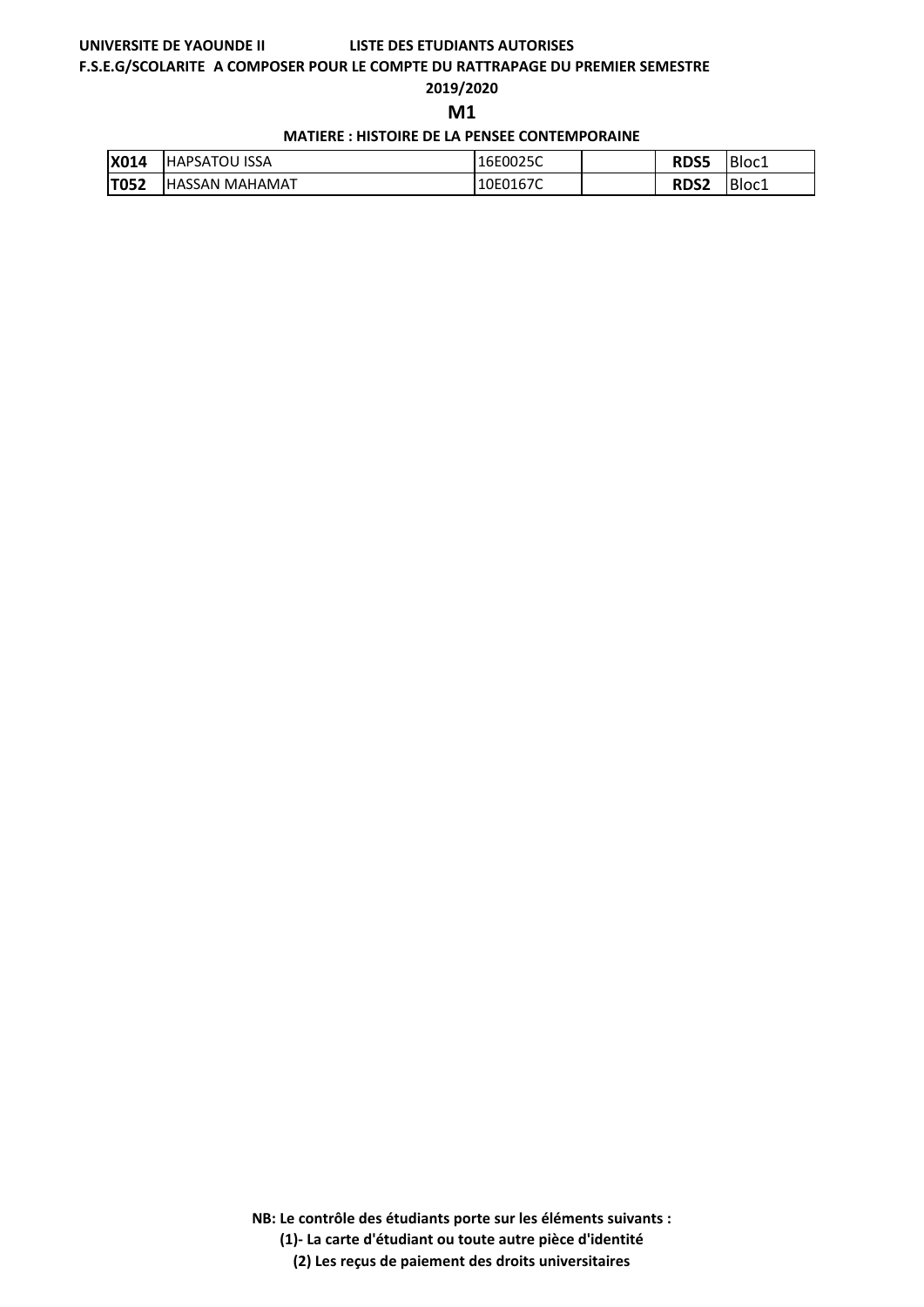#### **F.S.E.G/SCOLARITE A COMPOSER POUR LE COMPTE DU RATTRAPAGE DU PREMIER SEMESTRE**

#### **2019/2020**

**M1** 

### **MATIERE : HISTOIRE DE LA PENSEE CONTEMPORAINE**

| <b>AD34</b> | <b>IHASSAN SABRE HASSAN KHARACHI</b> | 15E0903C | RDS11  Bloc1 |       |
|-------------|--------------------------------------|----------|--------------|-------|
| AB14        | HAWAOU BOBBO                         | 19E0052Z | RDS9         | Bloc1 |
| T036        | <b>HENKE BANTHEU DAVID</b>           | 16E0215A | <b>RDS2</b>  | Bloc1 |
| AF44        | HINAMARI DEDE MANOU                  | 16E1110B | <b>D1S1</b>  | Bloc1 |
| <b>W006</b> | <b>IBRAHIM ABDERAMAN NARAGOUN</b>    | 19E0026E | RDS4         | Bloc1 |
| Y031        | <b>IBRAHIMA</b>                      | 09E055J  | RDS6         | Bloc1 |
| AA40        | <b>IPEM VINCIANE LAURE</b>           | 13E209A  | <b>RDS8</b>  | Bloc1 |
| <b>AB04</b> | ISMAEL MOHAMED EL-AMINE              | 16E0320C | RDS9         | Bloc1 |
| <b>AB55</b> | <b>ISSEMBA MICHEL GABRIEL</b>        | 15E0183C | RDS9         | Bloc1 |
| <b>V014</b> | <b>ISSOM MESSI PHILIPPE BRYAN</b>    | 16E0527A | <b>RDS3</b>  | Bloc1 |
| <b>AE63</b> | JEUFACK CHARNELLE DORIANE            | 16E0194A | <b>RDS12</b> | Bloc1 |
| <b>Y022</b> | JOMI COLLINS APONGSEH                | 16E0018A | RDS6         | Bloc1 |
| <b>T018</b> | JULIEN YANNICK MBOCK                 | 14E1046A | <b>RDS2</b>  | Bloc1 |
| <b>AF17</b> | KAMGAING KAMDEM ALLISSON MYLENE      | 16E1028C | <b>D1S1</b>  | Bloc1 |
| <b>SA34</b> | KAMGANG NOUTONSI CLAUDE SANDRA       | 15E0036A | <b>RDS1</b>  | Bloc1 |
| T027        | KAMGNO JOSEPH ARNAULD                | 16E0288C | <b>RDS2</b>  | Bloc1 |
| <b>SA15</b> | KAMGUE KENYE LEONEL JOSPEN           | 16E0614A | RDS1         | Bloc1 |
| <b>AC25</b> | KAMMEGNE DJOUMOU ALVINE ESTELLE      | 14E0929B | <b>RDS10</b> | Bloc1 |
| <b>AE50</b> | KAMTA YOBE BRICELLE OKCRENT          | 14E0510A | <b>RDS12</b> | Bloc1 |
| X016        | KAMWA KAMDEM YVAN MACAIRE            | 16E0364A | <b>RDS5</b>  | Bloc1 |
| Z033        | <b>KAMWA NOKAM HELENE</b>            | 16E0710C | <b>RDS7</b>  | Bloc1 |
| AF11        | KASSIA BEKA MARIE CLAIRE             | 16E0982C | <b>D1S1</b>  | Bloc1 |
| <b>SA05</b> | <b>KEBDIBE DJELEME ROLAND DIDIER</b> | 19E0033E | <b>RDS1</b>  | Bloc1 |
| <b>AE35</b> | <b>KEDENG MAURICE PATRICK</b>        | 14E0703A | <b>RDS12</b> | Bloc1 |
| X045        | <b>KEMGANG KENMOE FRANK MIGUEL</b>   | 16E0347B | <b>RDS5</b>  | Bloc1 |
| <b>AD65</b> | <b>KEMGOU TANIKEU CARLOS</b>         | 19E0088E | <b>RDS11</b> | Bloc1 |
| <b>AA17</b> | KEMTA ASONWA GILDAS GALLO            | 14E0182C | <b>RDS8</b>  | Bloc1 |
| T006        | <b>KENDO CYRILLE LEGRAND</b>         | 15E0840C | <b>RDS2</b>  | Bloc1 |
| AC60        | KENGNE FONGANG PRISCA KELLY          | 13E938C  | <b>RDS10</b> | Bloc1 |
| <b>Y046</b> | <b>KENGNE NINTIDEM BORIS</b>         | 18E010G  | RDS6         | Bloc1 |
| X012        | <b>KENGNE NOUSSA ANICET STEVE</b>    | 14E0166C | RDS5         | Bloc1 |
| <b>T037</b> | KENMOE NGUEKI PRISCA MANUELA         | 15E0719A | <b>RDS2</b>  | Bloc1 |
| T028        | KENNE LONTSI ORNELA CARREL           | 16E0479B | <b>RDS2</b>  | Bloc1 |
| <b>AD45</b> | KEPMENI HONYEP KEVIN JODAL           | 15E0110A | <b>RDS11</b> | Bloc1 |
| AF34        | <b>KESSE MARIE CLAIRE</b>            | 01E0764  | <b>D1S1</b>  | Bloc1 |
| <b>AC64</b> | KILAR DORINA WAFOR                   | 16E1003B | <b>RDS10</b> | Bloc1 |
| <b>V020</b> | KOKO A BIDIAS RIGOBERTE CARINE       | 16E0501B | RDS3         | Bloc1 |
| Y014        | KOLLO EDOUNG FRANCKY                 | 16E0564C | RDS6         | Bloc1 |
| <b>AB08</b> | KOLOKO DONFACK LEONEL SHILLER        | 14E0668A | RDS9         | Bloc1 |
| <b>AB62</b> | KONGEH KINYAM JOSEPH                 | 15E0231B | RDS9         | Bloc1 |
| <b>AB64</b> | KONGNYUY SUNJO LIONNEL               | 19E0083E | RDS9         | Bloc1 |
| <b>AD10</b> | KONOMBAYE MADJINGAYE NDINGAYANAN     | 16E1055A | <b>RDS11</b> | Bloc1 |
| <b>AA45</b> | KOTOUO RIBAYARD AUDREY SANDY         | 16E0763A | <b>RDS8</b>  | Bloc1 |
| AB11        | <b>KOUMTSAI PAUL</b>                 | 15E0722B | RDS9         | Bloc1 |
| <b>Y025</b> | KOUSEKOURA JOSUE                     | 16E1116C | RDS6         | Bloc1 |
| AA63        | KUIFEUDJIO VOUGMO RICKY              | 16E0503A | <b>RDS8</b>  | Bloc1 |

**NB: Le contrôle des étudiants porte sur les éléments suivants :**

**(1)- La carte d'étudiant ou toute autre pièce d'identité**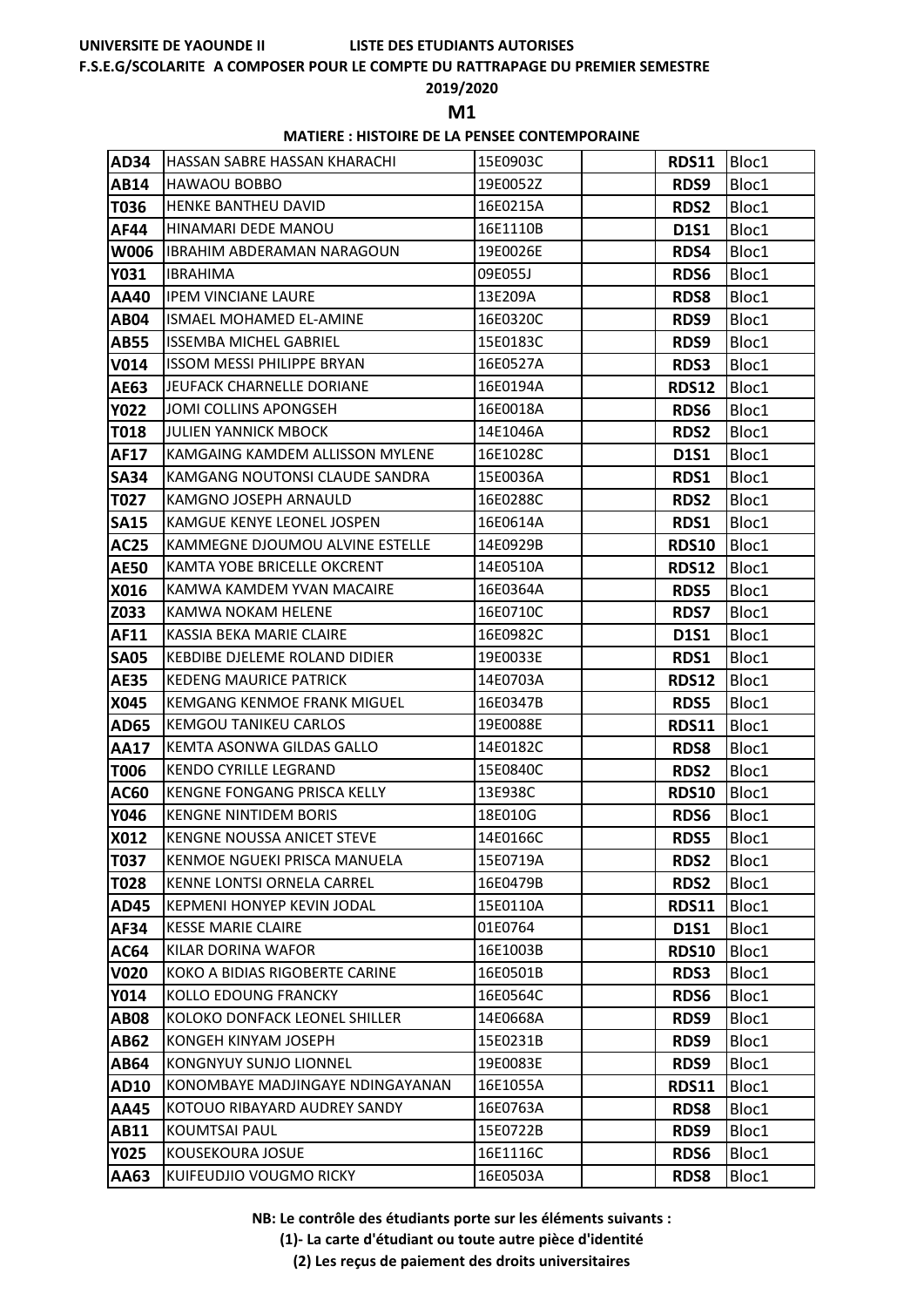#### **F.S.E.G/SCOLARITE A COMPOSER POUR LE COMPTE DU RATTRAPAGE DU PREMIER SEMESTRE**

#### **2019/2020**

**M1** 

#### **MATIERE : HISTOIRE DE LA PENSEE CONTEMPORAINE**

| <b>AA53</b> | <b>IKUIPOU MFO TALOM CEPHAS MELCHIOR</b> | 16E0546C | <b>RDS8</b> | Bloc1 |
|-------------|------------------------------------------|----------|-------------|-------|
| <b>AF20</b> | IKWACHEU KWACHEU CEDRIC                  | 16E0699C | <b>D1S1</b> | Bloc1 |

**NB: Le contrôle des étudiants porte sur les éléments suivants :**

**(1)- La carte d'étudiant ou toute autre pièce d'identité**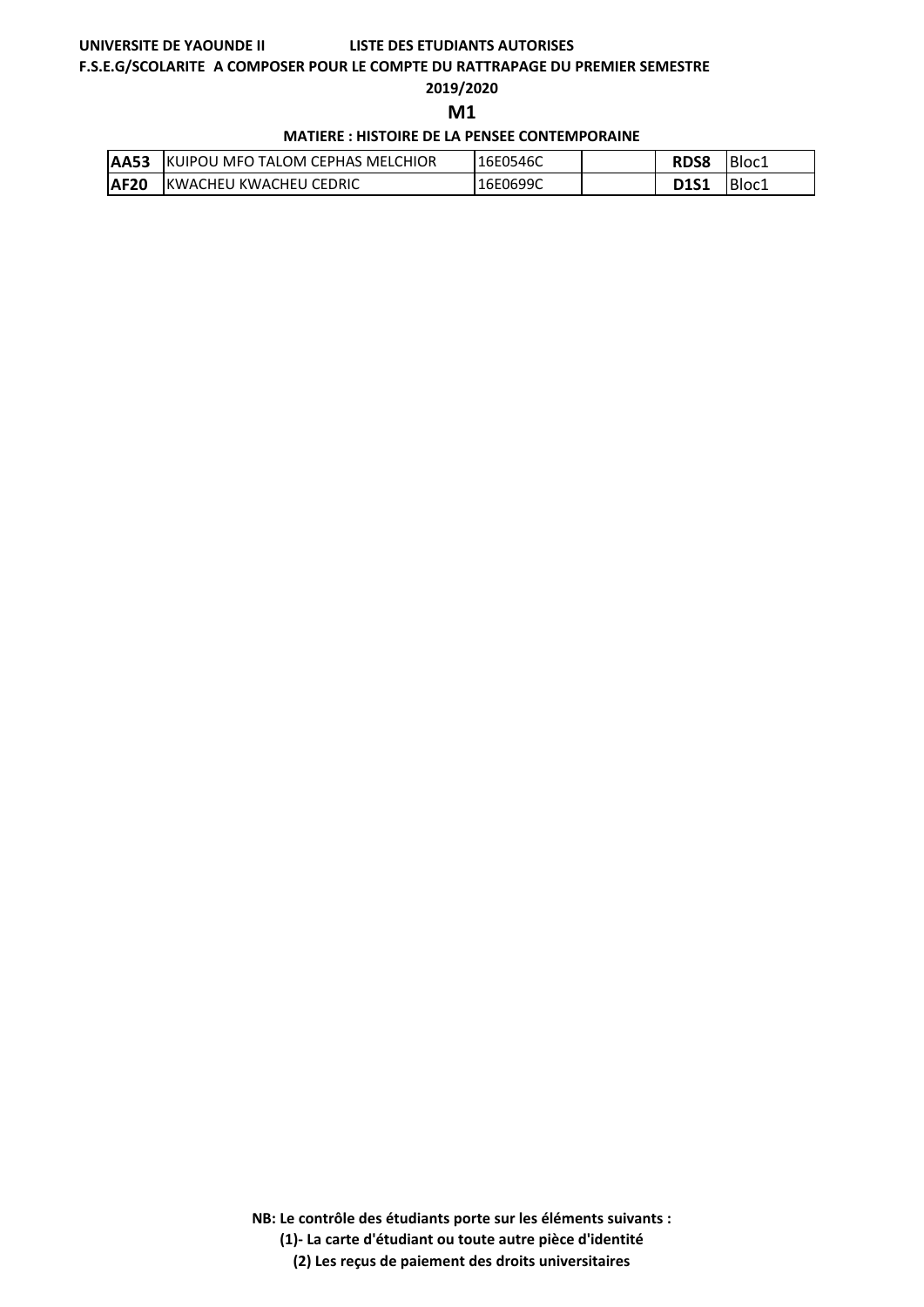# **LISTE DES ETUDIANTS AUTORISES**

# **F.S.E.G/SCOLARITE A COMPOSER POUR LE COMPTE DU RATTRAPAGE DU PREMIER SEMESTRE**

# **2019/2020**

**M1** 

# **MATIERE : HISTOIRE DE LA PENSEE CONTEMPORAINE**

| AC63        | <b>KWESSI HORTENSE FLORE</b>       | 13E002F  | <b>RDS10</b> | Bloc1 |
|-------------|------------------------------------|----------|--------------|-------|
| <b>AC24</b> | LABO OUETCHOUA CHANELLE LADOUCE    | 16E0153B | <b>RDS10</b> | Bloc1 |
| <b>SA27</b> | LAKOUETENE PRINCE DE PIERRE        | 19E0056Z | RDS1         | Bloc1 |
| <b>Y008</b> | LAURA NOUBATA REMADJI              | 16E1102C | RDS6         | Bloc1 |
| <b>AB21</b> | <b>LEA KEEDI YOKONO</b>            | 14E0453B | RDS9         | Bloc1 |
| Z017        | LEBGUE DERPENG SERGE               | 16E1086C | <b>RDS7</b>  | Bloc1 |
| <b>Y047</b> | LEKE FUANYI DESMOND                | 15E0751C | RDS6         | Bloc1 |
| <b>V018</b> | LEKE MBIEME JEANNE VICTOIRE        | 16E0041A | RDS3         | Bloc1 |
| <b>AE40</b> | LEKOUA NDONGO ETIENNE FERNAND      | 16E0205A | <b>RDS12</b> | Bloc1 |
| Z054        | LEMBOU FANMOE LEONEL               | 19E0045E | <b>RDS7</b>  | Bloc1 |
| T021        | LEMNEUR CLODINE                    | 16E0178A | <b>RDS2</b>  | Bloc1 |
| <b>AD35</b> | LEUNKEU STEPHANE JUNIOR            | 16E0847C | <b>RDS11</b> | Bloc1 |
| <b>AD68</b> | LIEUMO BERLINE                     | 16E0109B | <b>RDS11</b> | Bloc1 |
| AF31        | LIMADOUNA ABAKAR                   | 18E022E  | <b>D1S1</b>  | Bloc1 |
| <b>AE71</b> | LONTUM ALVIN NDZEWIYI              | 15E0691C | <b>RDS12</b> | Bloc1 |
| <b>AF07</b> | LOWE EYANGO KEVINE SINPHORIENNE    | 16E0680C | <b>D1S1</b>  | Bloc1 |
| <b>AE16</b> | MABAYA LOAMB FRANCKY LIONNEL       | 16E0401C | <b>RDS12</b> | Bloc1 |
| <b>AD22</b> | <b>MABOM MA BANINI</b>             | 16E0404A | <b>RDS11</b> | Bloc1 |
| <b>AC52</b> | <b>MACKENDY IVAN GHISLAIN</b>      | 14E0851C | <b>RDS10</b> | Bloc1 |
| <b>AD46</b> | <b>MADJOUMTE MBA ORIANE LILY</b>   | 15E0534A | <b>RDS11</b> | Bloc1 |
| T026        | MADOMO JOHNY                       | 16E0570C | RDS2         | Bloc1 |
| <b>AF27</b> | <b>MAFFOTIO TENE ARMEL</b>         | 16E0873B | <b>D1S1</b>  | Bloc1 |
| <b>W034</b> | <b>MAFOWE ODETTE RICHELLE</b>      | 16E0890C | RDS4         | Bloc1 |
| <b>AC27</b> | <b>MAGNE VANELLE ONDILE</b>        | 16E0596B | <b>RDS10</b> | Bloc1 |
| T011        | MAGUIP CHRISTELLE COLETTE          | 11E379B  | <b>RDS2</b>  | Bloc1 |
| <b>SA35</b> | <b>MAH NSANGOU DIDIER STEVE</b>    | 16E0591B | RDS1         | Bloc1 |
| <b>W036</b> | <b>MAHAMAT ALI ARABI</b>           | 15E0909C | RDS4         | Bloc1 |
| <b>SA32</b> | MAHAMAT DJIDDA MAHAMAT             | 15E0872B | RDS1         | Bloc1 |
| <b>AD55</b> | <b>MAHAMAT HAIDAR</b>              | 19E0094E | <b>RDS11</b> | Bloc1 |
| T016        | MAHAMAT OUMAR MAHAMAT              | 16E1170C | <b>RDS2</b>  | Bloc1 |
| <b>AD74</b> | MAHAMAT OUMAR MOUMINE              | 16E1078C | <b>RDS11</b> | Bloc1 |
| Z001        | <b>MAHI NDOUNG RODRIGUE</b>        | 16E0579C | <b>RDS7</b>  | Bloc1 |
| V001        | MAIRAMOU OUMAROU                   | 16E0718A | <b>RDS3</b>  | Bloc1 |
| W012        | MAKADJIBEYE KOMYIDI                | 15E0909B | RDS4         | Bloc1 |
| <b>AB38</b> | MAKOUGANG DJIMAFO TAMAR            | 16E0042C | RDS9         | Bloc1 |
| <b>V027</b> | <b>MAKOUO TEKOU WILFANIE</b>       | 16E0912B | RDS3         | Bloc1 |
| T029        | <b>MAKUETCHE BERLOTTE</b>          | 16E0517B | <b>RDS2</b>  | Bloc1 |
| <b>Y028</b> | MALA OBAMA VERONIQUE SYLVIE NADEGE | 13E249C  | RDS6         | Bloc1 |
| Z061        | MALAI SHANSLINE NABUIN             | 14E1183B | <b>RDS7</b>  | Bloc1 |
| AF46        | MALELE BERLINE GAELLE              | 16E0104C | <b>D1S1</b>  | Bloc1 |
| X019        | MALEUKAM KENMOUE ANNE FLORE        | 16E0568A | <b>RDS5</b>  | Bloc1 |
| AF41        | MALLA ADRIELLE CAROLE              | 19E0076E | <b>D1S1</b>  | Bloc1 |
| <b>AB37</b> | MALLOUM BRAHIM BOUKAR              | 15E0157C | RDS9         | Bloc1 |
| <b>AA57</b> | MALOUMA JASON CIRYL                | 16E0070B | <b>RDS8</b>  | Bloc1 |
| <b>AE32</b> | MAMGUE GUIFO DURCHELLE BLANCHE     | 16E0903B | <b>RDS12</b> | Bloc1 |
| T031        | <b>MANDENG JEAN MARIE</b>          | 16E0499C | <b>RDS2</b>  | Bloc1 |

**NB: Le contrôle des étudiants porte sur les éléments suivants :**

**(1)- La carte d'étudiant ou toute autre pièce d'identité**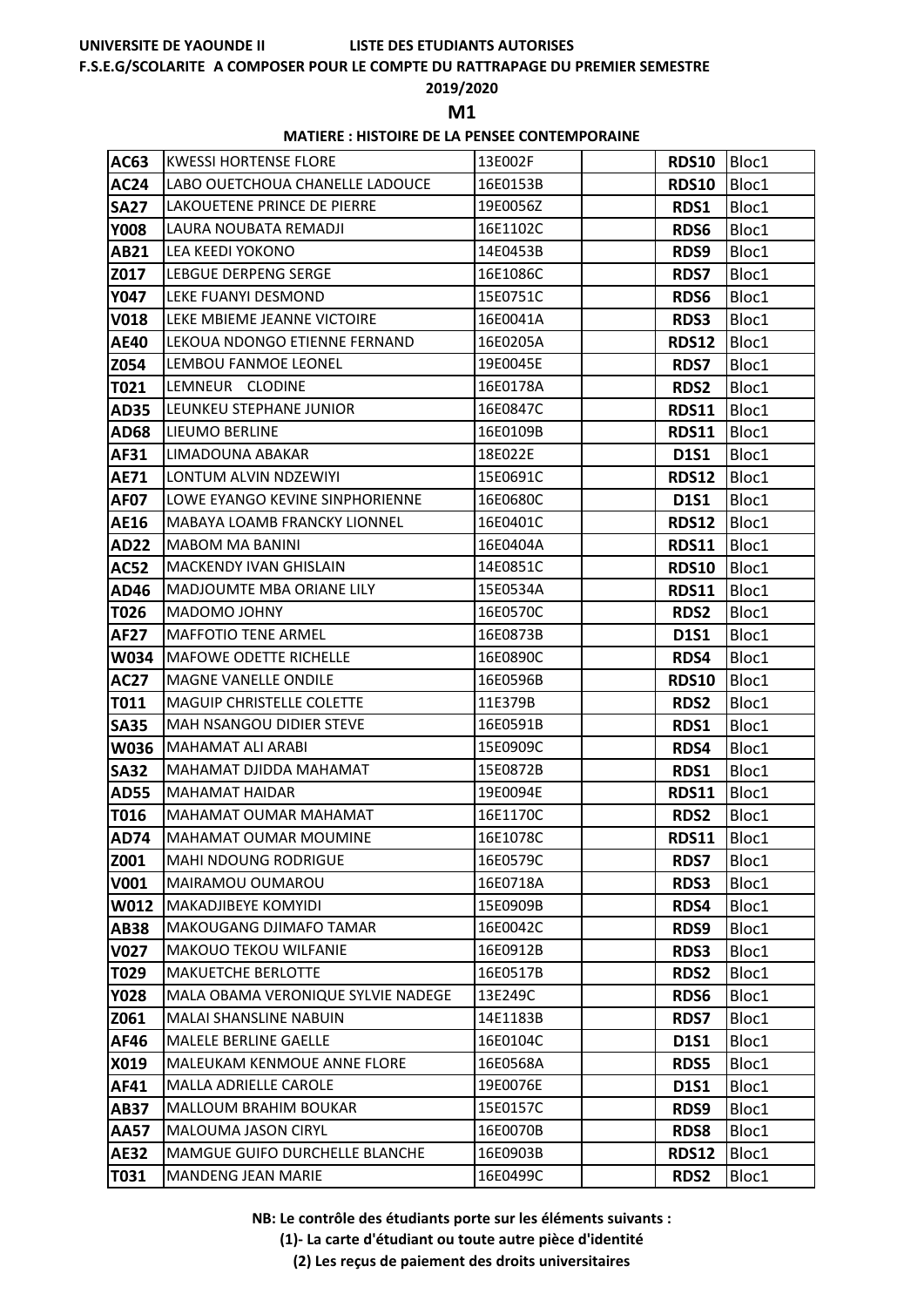#### **F.S.E.G/SCOLARITE A COMPOSER POUR LE COMPTE DU RATTRAPAGE DU PREMIER SEMESTRE**

#### **2019/2020**

**M1** 

#### **MATIERE : HISTOIRE DE LA PENSEE CONTEMPORAINE**

| <b>W038</b> | <b>MANDIO ABOMO MAGALI DUCHEL</b>   | 16E0203C | RDS4         | Bloc1 |
|-------------|-------------------------------------|----------|--------------|-------|
| T046        | MANFFO KEYANTI RAISSA               | 15E0031A | <b>RDS2</b>  | Bloc1 |
| X001        | <b>MANGA BERTRAND</b>               | 11E232C  | <b>RDS5</b>  | Bloc1 |
| Z038        | <b>MANGA CHRISTELLE RAISSA</b>      | 16E0371C | <b>RDS7</b>  | Bloc1 |
| AA19        | <b>MANGA EVOUNDOU THIERRY</b>       | 13E392C  | <b>RDS8</b>  | Bloc1 |
| AD01        | <b>MANGA NKODO NE MARTINE</b>       | 14E0302C | <b>RDS11</b> | Bloc1 |
| AB56        | MANMVELE ONANA LEON                 | 16E0368B | RDS9         | Bloc1 |
| <b>V010</b> | <b>MARIAM BEN SAID</b>              | 14E0138A | <b>RDS3</b>  | Bloc1 |
| AC47        | <b>MARICRUZ OBONO NDONG NZANG</b>   | 16E1062C | <b>RDS10</b> | Bloc1 |
| <b>AA24</b> | <b>MARYAM SAIDOU</b>                | 15E041G  | <b>RDS8</b>  | Bloc1 |
| <b>Y013</b> | <b>MASSING DINA DANIEL</b>          | 16E0519A | <b>RDS6</b>  | Bloc1 |
| <b>AE14</b> | MASSONG NFOKOLONG MYRIAM            | 14E0652A | RDS12        | Bloc1 |
| <b>AA22</b> | MATHOUEFOUET TCHIENJOU FALONNE      | 16E0779B | <b>RDS8</b>  | Bloc1 |
| <b>AA14</b> | MBA EDOA MARIE GERARDINE            | 01E0902  | <b>RDS8</b>  | Bloc1 |
| AB39        | MBAINAISSEM MBERKOUBOU BENJAMIN     | 16E1140C | RDS9         | Bloc1 |
| X021        | MBAINGUEM DJIMASNODJI JEAN BAPTISTE | 16E1100A | <b>RDS5</b>  | Bloc1 |
| <b>AF47</b> | <b>MBAKEU KWEFFO MAZARINE</b>       | 15E0102B | <b>D1S1</b>  | Bloc1 |
| <b>Y010</b> | MBALA MVODO MARTHE PELAGIE JOSIANE  | 16E0336A | RDS6         | Bloc1 |

**NB: Le contrôle des étudiants porte sur les éléments suivants :**

**(1)- La carte d'étudiant ou toute autre pièce d'identité**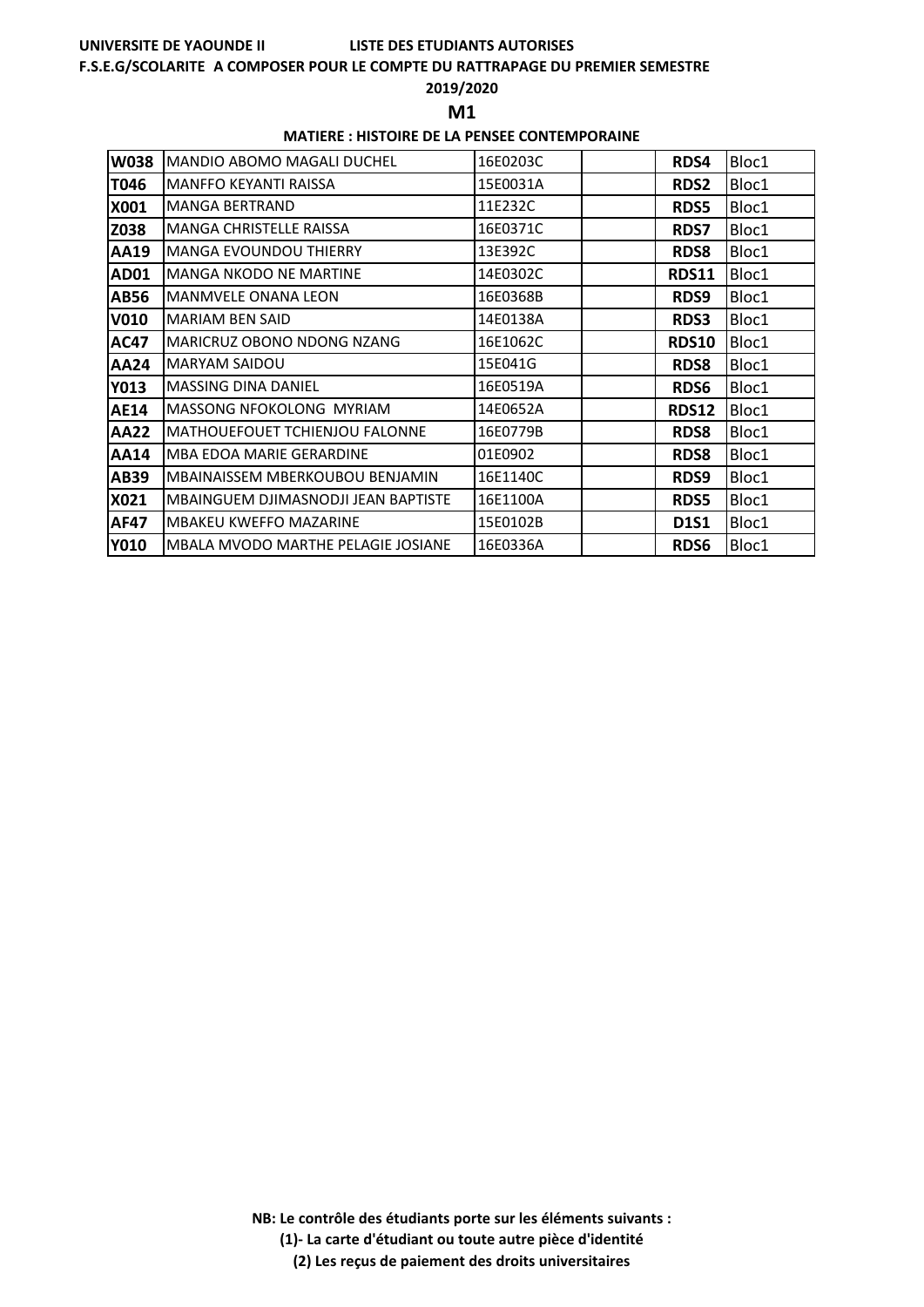# **LISTE DES ETUDIANTS AUTORISES**

#### **F.S.E.G/SCOLARITE A COMPOSER POUR LE COMPTE DU RATTRAPAGE DU PREMIER SEMESTRE**

### **2019/2020**

**M1** 

### **MATIERE : HISTOIRE DE LA PENSEE CONTEMPORAINE**

| T057        | <b>MBALLA APPOLONIE DANIELLE</b>               | 15E0967B | <b>RDS2</b>  | Bloc1 |
|-------------|------------------------------------------------|----------|--------------|-------|
| <b>AC55</b> | <b>MBALLA ATEBA ANTOINE BORIS</b>              | 14E0123A | <b>RDS10</b> | Bloc1 |
| <b>AF04</b> | <b>MBALLA MVONDO MARIE FRANCE</b>              | 15E0149C | <b>D1S1</b>  | Bloc1 |
| <b>SA45</b> | MBAMA AMBONO ROSE AIMEE                        | 05E435   | RDS1         | Bloc1 |
| <b>AB28</b> | MBANA MARIE THERESE AURELIE BOUQUET            | 16E1129C | RDS9         | Bloc1 |
| W013        | <b>MBANA PIERRE AUDRIC MANON</b>               | 16E0647B | RDS4         | Bloc1 |
| Z058        | MBANZEU NGUEMNANG ANNE-FLORE                   | 16E0460B | <b>RDS7</b>  | Bloc1 |
| X009        | MBARGA ATANGANGA ALAIN KAREL                   | 16E0739B | <b>RDS5</b>  | Bloc1 |
| <b>AD60</b> | <b>MBARGA ENYEGUE JOSEPH</b>                   | 16E0354C | <b>RDS11</b> | Bloc1 |
| T015        | <b>MBARGA PIERRE PAUL</b>                      | 15E0011C | <b>RDS2</b>  | Bloc1 |
| <b>AB09</b> | MBARGA ZEE JEANNE KHAREL                       | 16E0149A | RDS9         | Bloc1 |
| <b>Y005</b> | <b>MBASSI ABRAHAM JOSUE</b>                    | 16E0795C | RDS6         | Bloc1 |
| Z028        | <b>MBASSI NKE MARIE CLAUDE</b>                 | 16E0574A | <b>RDS7</b>  | Bloc1 |
| <b>AA18</b> | MBATADOUM PAUL-DIEU-NE-DORT                    | 13E553B  | <b>RDS8</b>  | Bloc1 |
| V043        | <b>MBEGA BONIFACE ARMEL</b>                    | 15E0580B | RDS3         | Bloc1 |
| <b>AC12</b> | MBEGA MBEGA II EMMANUEL TOUT-PUISSANT 15E0690C |          | <b>RDS10</b> | Bloc1 |
| X002        | <b>MBELLA BANGUE ERIC SIMONNET</b>             | 19E0050E | <b>RDS5</b>  | Bloc1 |
| <b>AE67</b> | <b>MBESSA TANG ALVINE</b>                      | 16E0143A | <b>RDS12</b> | Bloc1 |
| AA59        | MBEZELE ESSOMBA MARIE NADINE                   | 15E0556A | <b>RDS8</b>  | Bloc1 |
| <b>T010</b> | MBEZELE EVINA ASTRIDE DORIANE                  | 15E0395C | <b>RDS2</b>  | Bloc1 |
| <b>AF48</b> | <b>MBEZELE MARIE THERESE ALICIA</b>            | 14E0238B | <b>D1S1</b>  | Bloc1 |
| X018        | <b>MBI TAYUI TERCY</b>                         | 15E0358A | <b>RDS5</b>  | Bloc1 |
| Z049        | <b>MBIA LINA ARMELLE</b>                       | 14E0385C | <b>RDS7</b>  | Bloc1 |
| <b>AE08</b> | <b>MBIAH ETOA ESTELLE PRUDENCE</b>             | 16E0366A | <b>RDS12</b> | Bloc1 |
| <b>V022</b> | <b>MBIANKE WILFRIED ROBENI</b>                 | 16E0272A | RDS3         | Bloc1 |
| <b>T050</b> | <b>MBIDA MARILYN</b>                           | 16E0728C | <b>RDS2</b>  | Bloc1 |
| AC62        | MBILI MBILI CHRISTIANE NESTORINE               | 13E692A  | <b>RDS10</b> | Bloc1 |
| <b>AB18</b> | MBOBDA YAMDJEU ARMELLE BARBARA                 | 14E0242B | RDS9         | Bloc1 |
| <b>W044</b> | <b>MBOKA NYAMSI GEORGES BIENVENUE</b>          | 18E019G  | RDS4         | Bloc1 |
| <b>SA40</b> | <b>MBOKISAN NKOYOG SERGE AUGUSTIN</b>          | 14E0828A | RDS1         | Bloc1 |
| <b>AE58</b> | <b>MBOUDOU GASPARD GEORGES RODRIGUE</b>        | 18E005G  | <b>RDS12</b> | Bloc1 |
| <b>AC20</b> | <b>MBOUETNE CHAITFON NJIFOTIE YOUSSOUF</b>     | 07E049D  | <b>RDS10</b> | Bloc1 |
| <b>V038</b> | <b>MBOUGA CYNTIA PAMELA</b>                    | 16E0881A | RDS3         | Bloc1 |
| T004        | <b>MBOUNDJA MOUKOKO JEANNE JENNIFER</b>        | 12E313A  | <b>RDS2</b>  | Bloc1 |
| <b>AA34</b> | MBOUOMBOUO POUTOUOCHI OUZEROU                  | 14E0233C | <b>RDS8</b>  | Bloc1 |
| T049        | <b>MBUWIR BERINYUY SHEROW</b>                  | 14E0338C | <b>RDS2</b>  | Bloc1 |
| <b>AE64</b> | MEDOM DJEUTCHOUANG YOLANDE PASCALE             | 16E0222A | <b>RDS12</b> | Bloc1 |
| X048        | MEFANG ME BIE MICHEL FREDDY                    | 14E0771C | <b>RDS5</b>  | Bloc1 |
| AD51        | MEFAWBOU NGUEWOU LINDA FLAVIE                  | 16E0015A | <b>RDS11</b> | Bloc1 |
| T020        | MEGONG MESSI JULIE ARLETTE CAROLINE            | 16E0393B | <b>RDS2</b>  | Bloc1 |
| V009        | MEGUIA TCHONANG KAMNANG YACINTHE               | 16E0476B | <b>RDS3</b>  | Bloc1 |
| T025        | <b>MEKEM ETONGUE FRANCK LOIC</b>               | 16E0055C | <b>RDS2</b>  | Bloc1 |
| <b>AB35</b> | MEKOULOU MEKOULOU FELISE AXELLE                | 16E0243A | RDS9         | Bloc1 |
| <b>SA33</b> | <b>MELABONG LINDA GARCIA</b>                   | 16E0034C | RDS1         | Bloc1 |
| <b>Y037</b> | MENDO ME MVONDO MARCELLE GABY                  | 19E0084E | RDS6         | Bloc1 |
| AD69        | MENGUE NDONG CEDRIC ARISTIDE                   | 14E0687B | <b>RDS11</b> | Bloc1 |

**NB: Le contrôle des étudiants porte sur les éléments suivants :**

**(1)- La carte d'étudiant ou toute autre pièce d'identité**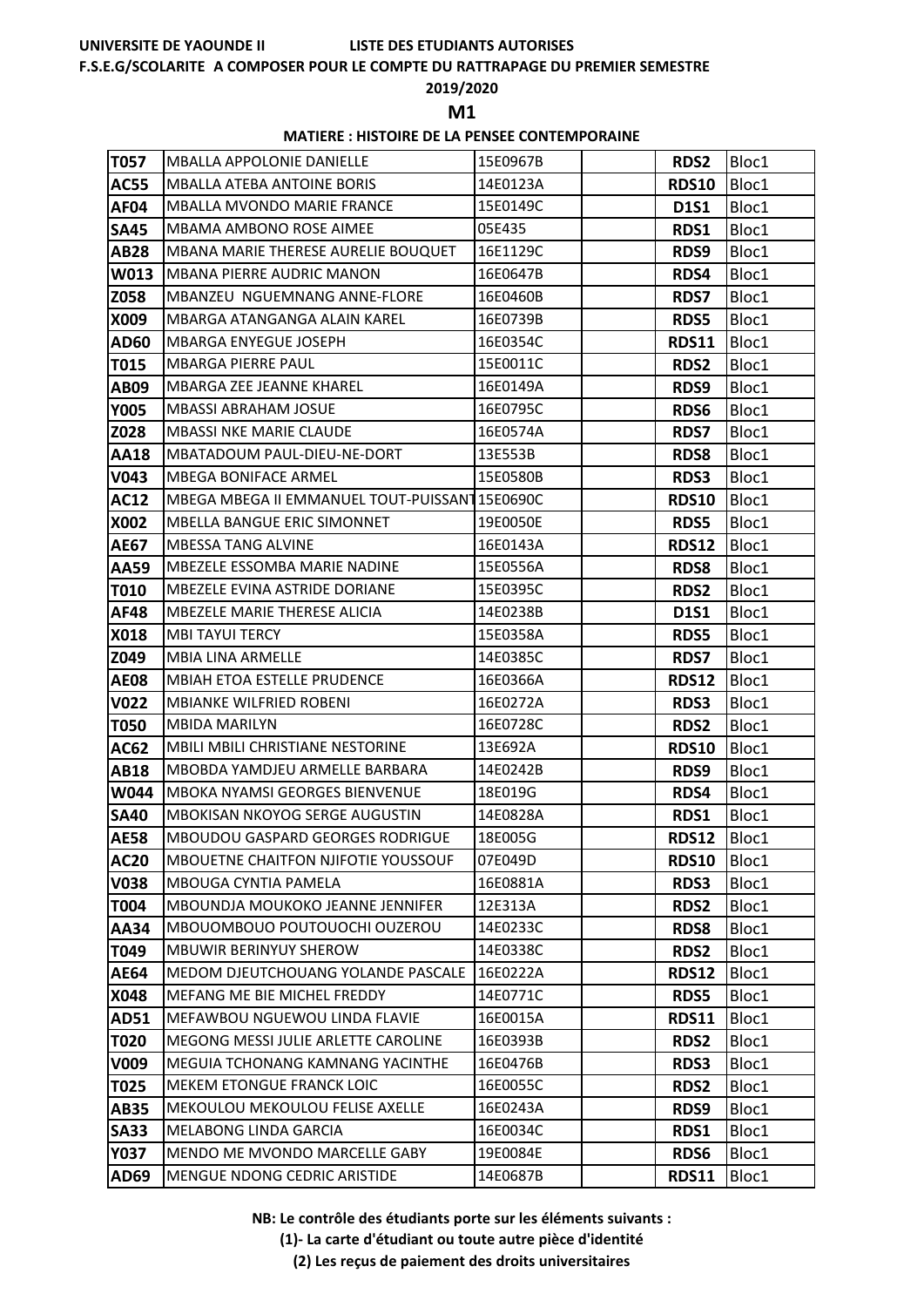# **LISTE DES ETUDIANTS AUTORISES**

## **F.S.E.G/SCOLARITE A COMPOSER POUR LE COMPTE DU RATTRAPAGE DU PREMIER SEMESTRE**

# **2019/2020**

**M1** 

# **MATIERE : HISTOIRE DE LA PENSEE CONTEMPORAINE**

| <b>V044</b> | MENGUE NKOUMA JEANNE BRUNETTE        | 15E0924A | <b>RDS3</b>  | Bloc1 |
|-------------|--------------------------------------|----------|--------------|-------|
| <b>AE26</b> | MENGUE ONGUENE THERESE TURELLE ANAIS | 16E0088B | <b>RDS12</b> | Bloc1 |
| T054        | <b>MESOALA AMOUGOU MARCELLIN</b>     | 14E0589A | <b>RDS2</b>  | Bloc1 |
| W017        | MESSE MABAYA CYPRIEN MEILLEUR        | 16E0730A | RDS4         | Bloc1 |
| Z062        | MESSINA KANDJOU THIERRY              | 19E0014E | <b>RDS7</b>  | Bloc1 |
| T051        | MESSINA OLOA NINA ZITA ADJIDJA       | 16E0048B | <b>RDS2</b>  | Bloc1 |
| AA06        | <b>MESSINA TSIMI HERMINE INES</b>    | 16E0069C | <b>RDS8</b>  | Bloc1 |
| <b>SA16</b> | METAGNE MOUAFO TATIANA               | 12E181D  | RDS1         | Bloc1 |
| AE23        | METIE ME GBALENE FREDINE YOLANDE     | 16E0292C | RDS12        | Bloc1 |
| AA44        | <b>MEVIAN BIDJO EUNICE DORCAS</b>    | 16E0442A | <b>RDS8</b>  | Bloc1 |
| AD21        | MEVO TSANGA ANNE GHISLAINE           | 12E172D  | <b>RDS11</b> | Bloc1 |
| <b>SA28</b> | MFOPOU PANGUETNA ABDOU KARIM         | 16E0567B | RDS1         | Bloc1 |
| X043        | <b>MFOUAPON NJIASSE ALASSA</b>       | 16E0641A | <b>RDS5</b>  | Bloc1 |
| <b>AA23</b> | MFOULA MFOULA BENJAMIN LEDOUX        | 15E0129C | <b>RDS8</b>  | Bloc1 |
| <b>SA03</b> | MFOUM NGONO LUCIE ARLETTE            | 16E0523B | RDS1         | Bloc1 |
| <b>AD26</b> | MGBWA PIERRE CLAVER                  | 14E0248A | RDS11        | Bloc1 |
| Z011        | MIEMTCHOP TCHAMKO YANNIK HERMAN      | 16E0458A | <b>RDS7</b>  | Bloc1 |
| AA09        | MILLANGO EDIMO CHARLOTTE             | 15E0654A | <b>RDS8</b>  | Bloc1 |

**NB: Le contrôle des étudiants porte sur les éléments suivants :**

**(1)- La carte d'étudiant ou toute autre pièce d'identité**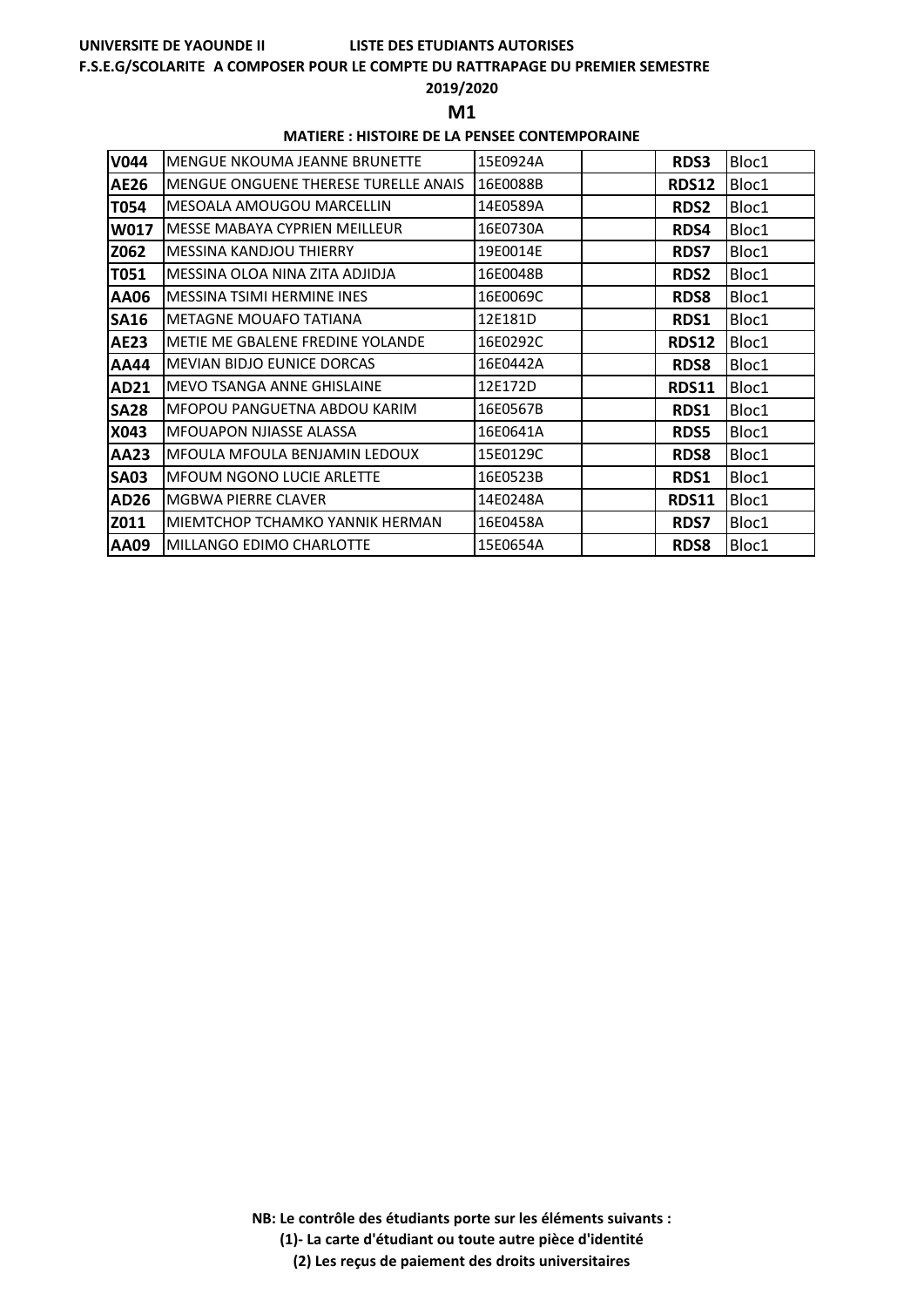#### **F.S.E.G/SCOLARITE A COMPOSER POUR LE COMPTE DU RATTRAPAGE DU PREMIER SEMESTRE**

### **2019/2020**

**M1** 

### **MATIERE : HISTOIRE DE LA PENSEE CONTEMPORAINE**

| <b>AA15</b>      | MINDIMON KANGUE FELICIEN             | 16E1005A | <b>RDS8</b>  | Bloc1 |
|------------------|--------------------------------------|----------|--------------|-------|
| V006             | MINDJOU MASSOMA JOEL ARSENE          | 12E714A  | <b>RDS3</b>  | Bloc1 |
| <b>AC03</b>      | <b>MINKA FRANCK STEVE</b>            | 12E603B  | <b>RDS10</b> | Bloc1 |
| <b>AC18</b>      | MINLO BEKONO GHISLAIN LUCIEN         | 14E0375A | <b>RDS10</b> | Bloc1 |
| <b>W037</b>      | <b>MINTYA CHARLY</b>                 | 12E683D  | RDS4         | Bloc1 |
| <b>V030</b>      | <b>MINYEMECK FREDERIC MAURICE</b>    | 16E0425B | RDS3         | Bloc1 |
| Z007             | MIRANDA MBONG WUNG                   | 19E0079E | <b>RDS7</b>  | Bloc1 |
| AD66             | <b>MOAMA REINE MARCELLE</b>          | 16E0079B | <b>RDS11</b> | Bloc1 |
| <b>AD62</b>      | <b>MOAMEBIACK ULRICH</b>             | 16E0366C | <b>RDS11</b> | Bloc1 |
| <b>AC45</b>      | MOCHIE FALLONNE                      | 16E0577B | <b>RDS10</b> | Bloc1 |
| W047             | MOCK MPOULI DANIELLE RENEE           | 19E0172E | RDS4         | Bloc1 |
| AB53             | MODO MPONGO TAMARE SANDRA            | 16E0785A | RDS9         | Bloc1 |
| AA13             | <b>MOFFO TAPAPZO GALESTINE</b>       | 15E0261A | <b>RDS8</b>  | Bloc1 |
| <b>SA44</b>      | <b>MOHAMADOU FAYCAL</b>              | 16E092E  | RDS1         | Bloc1 |
| Z056             | MOHAMADOU HALILOU                    | 16E0132A | <b>RDS7</b>  | Bloc1 |
| Z032             | MOMENDENG DAVY CHRISTOPHE            | 14E0829C | <b>RDS7</b>  | Bloc1 |
| AB58             | <b>MONEYEBAE PAUL JANVIER</b>        | 16E0584A | RDS9         | Bloc1 |
| T055             | MONO DJIODIO LINE TATIANA            | 16E0743A | RDS2         | Bloc1 |
| <b>W002</b>      | MOSSOUMOLA-GUINE YANNICK GRE         | 19E0030E | RDS4         | Bloc1 |
| AD13             | <b>MOUDIO BOYOMO PRUDENCE</b>        | 16E0332B | <b>RDS11</b> | Bloc1 |
| <b>AB07</b>      | <b>MOUGA TCHANTE GILLES AURELIEN</b> | 15E0147C | RDS9         | Bloc1 |
| <b>SA29</b>      | MOUHAMADOU MOUCTAROU                 | 16E0664A | RDS1         | Bloc1 |
| <b>W030</b>      | <b>MOUKHTAR ABDOULAYE DJIDO</b>      | 16E1127A | RDS4         | Bloc1 |
| V031             | MOULOKE MARINA FLORIANE CHANEL       | 16E0406B | RDS3         | Bloc1 |
| X042             | MOUMOUONN NGOUEBENG PRISCA           | 16E0316B | RDS5         | Bloc1 |
| <b>SA14</b>      | MOUNG GBA CASIMIR                    | 16E0446B | RDS1         | Bloc1 |
| Y044             | MOUNIRA ABAKAR ABDOULAYE             | 16E0958A | RDS6         | Bloc1 |
| V037             | MOUSTAPHA MOHAMMED                   | 15E0490B | <b>RDS3</b>  | Bloc1 |
| <b>SA01</b>      | <b>MPAKO NGOUNGOU BERLINE FLORE</b>  | 16E0348B | <b>RDS1</b>  | Bloc1 |
| X003             | <b>MPFOULI SASKYA PATRICIA</b>       | 16E0166C | <b>RDS5</b>  | Bloc1 |
| <b>Y023</b>      | <b>MPINDA BEBE ULRICH MICHEL</b>     | 16E0375C | RDS6         | Bloc1 |
| <b>V007</b>      | MTCHOUANBEU MALONE ELISE DIANE       | 16E0065A | RDS3         | Bloc1 |
| AF13             | <b>MUA DENIS NDZE</b>                | 08E597D  | <b>D1S1</b>  | Bloc1 |
| <b>AC08</b>      | MVILONGO MVILONGO COME BENJAMIN      | 16E0316C | <b>RDS10</b> | Bloc1 |
| W010             | MVOGO AWOSSA MARIE CONCEPTION        | 12E054C  | RDS4         | Bloc1 |
| Z014             | <b>MVOGO CLAUDE KAROL</b>            | 16E0380A | <b>RDS7</b>  | Bloc1 |
| <b>AB44</b>      | MVOGO MVOGO LEON GERRY               | 16E0692C | RDS9         | Bloc1 |
| T033             | MVOMO FOUMENA OLIVIER                | 16E0724B | <b>RDS2</b>  | Bloc1 |
| AF26             | MVOMO MVOMO BRICE                    | 14E0864B | <b>D1S1</b>  | Bloc1 |
| AA36             | MVONDO ONDOUA CHARLES KEVIN          | 11E465A  | <b>RDS8</b>  | Bloc1 |
| <b>AA55</b>      | MVONDO RENE DARYL BRANISH            | 16E0681B | <b>RDS8</b>  | Bloc1 |
| Z021             | <b>MVONDO TAMEU PATRICK</b>          | 16E0593A | <b>RDS7</b>  | Bloc1 |
| V <sub>025</sub> | MVONDO YVES SOCRATE                  | 16E0013A | <b>RDS3</b>  | Bloc1 |
| <b>AC19</b>      | MVOULA MAX DIEUVEILLE                | 18E027G  | <b>RDS10</b> | Bloc1 |
| T023             | MVOUMA MANA JEAN VIDAL               | 15E0164C | <b>RDS2</b>  | Bloc1 |
| W018             | NABO MOIMO MINETTE CECILE            | 15E0693B | RDS4         | Bloc1 |

**NB: Le contrôle des étudiants porte sur les éléments suivants :**

**(1)- La carte d'étudiant ou toute autre pièce d'identité**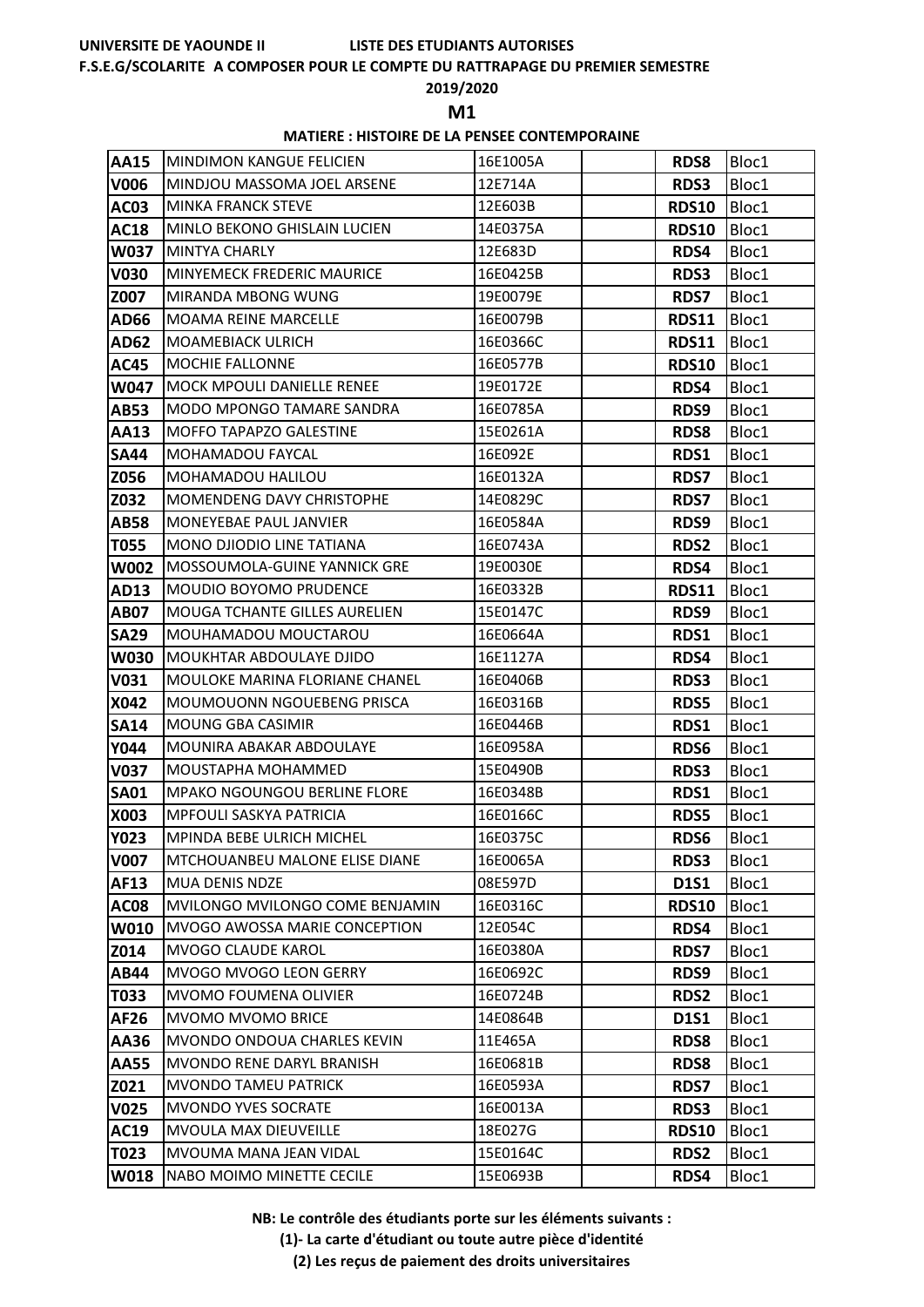#### **F.S.E.G/SCOLARITE A COMPOSER POUR LE COMPTE DU RATTRAPAGE DU PREMIER SEMESTRE**

#### **2019/2020**

**M1** 

#### **MATIERE : HISTOIRE DE LA PENSEE CONTEMPORAINE**

| AD17        | <b>NAIMOU FLEURIS HILAIRE</b>      | 19E0011E | <b>RDS11</b> | Bloc1 |
|-------------|------------------------------------|----------|--------------|-------|
| <b>X044</b> | NANGIM NANGIM MARC LOIC            | 15E0091B | <b>RDS5</b>  | Bloc1 |
| <b>AC57</b> | INANMEGNI TCHAKOUTE ALEX           | 15E0377A | <b>RDS10</b> | Bloc1 |
| AC21        | NANYI EKOA WYCLIFF                 | 16E0734A | RDS10        | Bloc1 |
| <b>AE66</b> | NAYM FAUSTIN WULFRAN               | 15E0364C | <b>RDS12</b> | Bloc1 |
| <b>V002</b> | INCHANKOU MOHAMED FADIL JUNIOR     | 16E0648B | <b>RDS3</b>  | Bloc1 |
| AA16        | NDADAH BOUTCHOUANG JEANNE          | 15E0512C | <b>RDS8</b>  | Bloc1 |
| T003        | INDAGHA CARLSON NDEH               | 14E0403A | <b>RDS2</b>  | Bloc1 |
| AC30        | NDARATA ALAIN DE-PHILIAS           | 19E0031E | <b>RDS10</b> | Bloc1 |
| V019        | INDAWUNDA TEMINI LAWRENCE          | 16E0975A | <b>RDS3</b>  | Bloc1 |
| <b>AA32</b> | NDAYA ARNOLD TITA                  | 13E455A  | <b>RDS8</b>  | Bloc1 |
| <b>AD77</b> | <b>NDE SOLANGE BIH</b>             | 07E208D  | <b>RDS11</b> | Bloc1 |
| <b>SA38</b> | <b>NDEM ABOH ERIC MARTIAL</b>      | 16E1004B | RDS1         | Bloc1 |
| AB31        | NDEMANO LAURENCE EMMANUEL          | 19E0089E | <b>RDS9</b>  | Bloc1 |
| AF39        | <b>NDEME AMOUGOU DERBOISE</b>      | 16E0675A | <b>D1S1</b>  | Bloc1 |
| <b>AC10</b> | NDENGUE MINYONO EMMILIENNE ARLETTE | 14E0227A | <b>RDS10</b> | Bloc1 |
| AB24        | NDIBABONGA EVA MERELENE            | 16E0986A | <b>RDS9</b>  | Bloc1 |
| <b>V042</b> | INDJEUNOU TCHONANG KESSY FRANCESCA | 16E0052B | <b>RDS3</b>  | Bloc1 |

**NB: Le contrôle des étudiants porte sur les éléments suivants :**

**(1)- La carte d'étudiant ou toute autre pièce d'identité**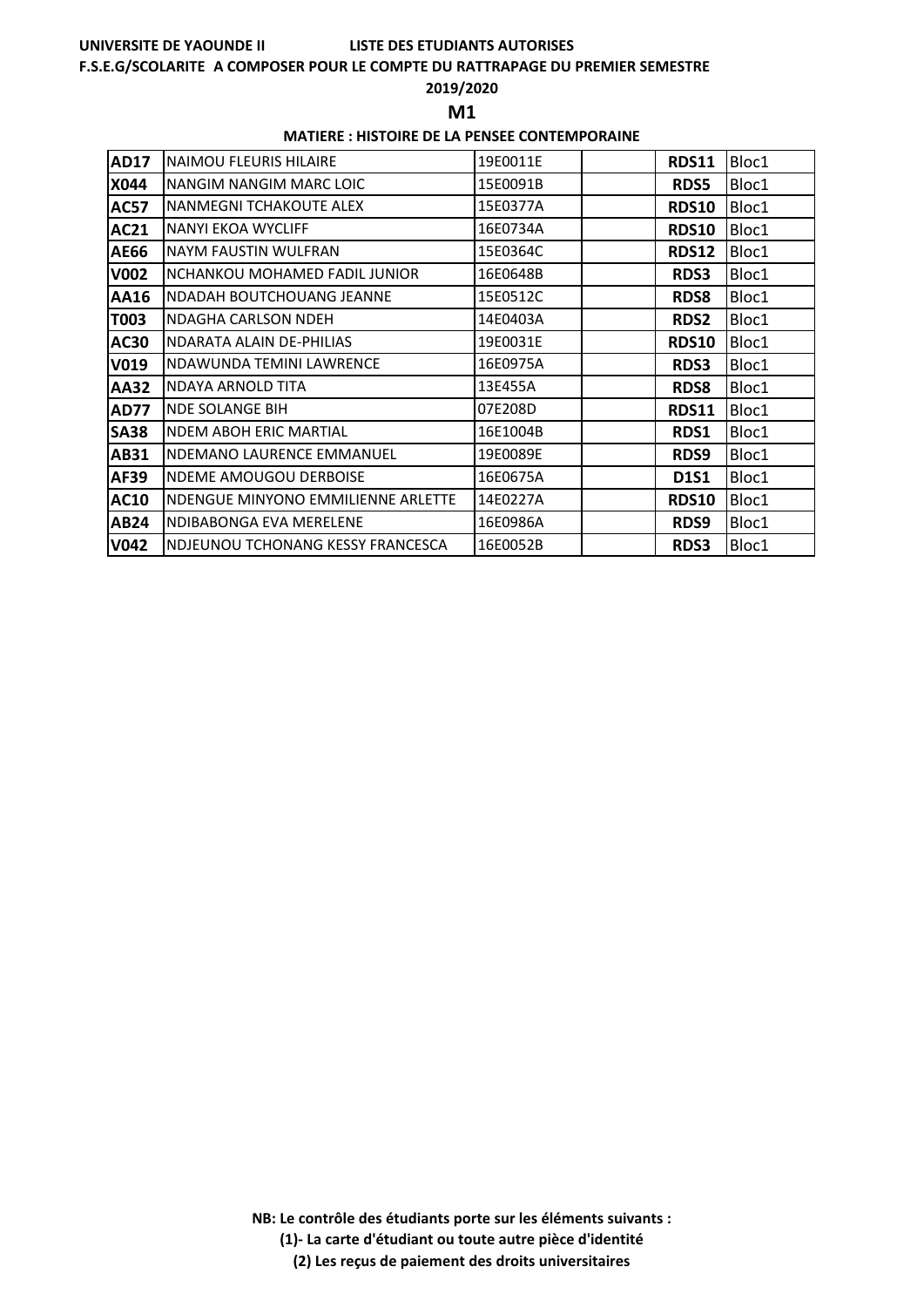# **LISTE DES ETUDIANTS AUTORISES**

# **F.S.E.G/SCOLARITE A COMPOSER POUR LE COMPTE DU RATTRAPAGE DU PREMIER SEMESTRE**

## **2019/2020**

**M1** 

## **MATIERE : HISTOIRE DE LA PENSEE CONTEMPORAINE**

| AE13        | NDJIMI NDJIKE CHRISTIAN               | 14E0421B | RDS12 Bloc1  |       |
|-------------|---------------------------------------|----------|--------------|-------|
| <b>AC07</b> | <b>NDJOCK BITCHONG EMMANUEL</b>       | 16E0326B | <b>RDS10</b> | Bloc1 |
| AA47        | NDJOCK MANDENG MAXIME VALENTIN        | 15E0154B | <b>RDS8</b>  | Bloc1 |
| <b>AE21</b> | NDJOCK MODESTE ROMEO                  | 16E0508C | RDS12        | Bloc1 |
| X035        | NDJOL MELAINE ROMEO                   | 14E0100B | <b>RDS5</b>  | Bloc1 |
| T044        | NDJOU'OU BORIS PAULIN                 | 16E0055A | <b>RDS2</b>  | Bloc1 |
| W011        | <b>NDOBOL DIMANCHE</b>                | 15E0858C | RDS4         | Bloc1 |
| X011        | <b>NDONG MICHELE FRANCINE</b>         | 04F1119  | <b>RDS5</b>  | Bloc1 |
| Z048        | NDONGO ABANA JEAN BERNARD             | 14E0889B | <b>RDS7</b>  | Bloc1 |
| Y016        | NDTOUNGOU JEAN VALERY                 | 15E0461A | RDS6         | Bloc1 |
| Z015        | NDZANA ENGOULOU ARNAULD FREDY         | 16E0224A | <b>RDS7</b>  | Bloc1 |
| <b>AB25</b> | NDZANA NDZIE GHISLAIN HERBERT         | 16E0087A | RDS9         | Bloc1 |
| AF38        | <b>NDZENGUE EKASSI MARION TRESOR</b>  | 13E892B  | <b>D1S1</b>  | Bloc1 |
| <b>AC46</b> | NDZEYDZEE COLETTE MOVENE              | 14E0641B | <b>RDS10</b> | Bloc1 |
| Z003        | NDZOMEGA GOTTLIEB ARISTIDE KEVIN      | 16E0736C | <b>RDS7</b>  | Bloc1 |
| <b>AF24</b> | <b>NDZOULI THOMAS CONSTY</b>          | 16E0371A | <b>D1S1</b>  | Bloc1 |
| V003        | NEBOR MBOUNTCHI AMADJOUDE MALAIKA     | 16E0521A | <b>RDS3</b>  | Bloc1 |
| <b>AB47</b> | NEIM KAMWA ARIANE SORELLE             | 15E0569A | RDS9         | Bloc1 |
| <b>AC44</b> | NENKAM NDASSI DONALD CABREL           | 15E0254C | <b>RDS10</b> | Bloc1 |
| AB15        | NGA BIYONGO VERONIQUE                 | 16E0183A | RDS9         | Bloc1 |
| <b>Y021</b> | NGA EYEBE NADEGE LILIE                | 15E0873C | RDS6         | Bloc1 |
| <b>AF06</b> | NGA MESSI AGRIPPINE                   | 13E466B  | <b>D1S1</b>  | Bloc1 |
| <b>AD73</b> | <b>NGAH INES BRENDA</b>               | 16E0777C | <b>RDS11</b> | Bloc1 |
| W014        | NGAH NDZANA MELANIE                   | 16E1097B | RDS4         | Bloc1 |
| Z042        | <b>NGAH NGAKO VALERY</b>              | 14E0166A | <b>RDS7</b>  | Bloc1 |
| AC61        | <b>NGALE TCHOKOMENY ANGE PATRICIA</b> | 15E0334A | <b>RDS10</b> | Bloc1 |
| AE39        | NGAMGO JOSIANE                        | 13E062A  | <b>RDS12</b> | Bloc1 |
| AF16        | <b>NGANGMINI ASTHER</b>               | 16E0688A | <b>D1S1</b>  | Bloc1 |
| <b>AB30</b> | <b>NGANGOUI NDE ABEL ERIC</b>         | 14E0235B | RDS9         | Bloc1 |
| <b>AE70</b> | NGAPNA IBRAHIMA ALIL JIMMY CLIEF      | 15E0682A | <b>RDS12</b> | Bloc1 |
| <b>AA11</b> | NGASSA ATEBA FRANK LAURENT LIONEL     | 16E0973B | RDS8         | Bloc1 |
| <b>V005</b> | <b>NGATSOUBAI MARKOS</b>              | 15E0637C | <b>RDS3</b>  | Bloc1 |
| <b>AD05</b> | NGO BATA JEANNETTE LINDA              | 14E0215A | <b>RDS11</b> | Bloc1 |
| AA41        | NGO LISSOM MARIE THERESE BLANCHE      | 14E0432C | <b>RDS8</b>  | Bloc1 |
| <b>SA20</b> | NGO NDOUGA MEZO ROSETTE STEPHANE      | 19E0195E | RDS1         | Bloc1 |
| <b>AC15</b> | NGO NGENE MONIQUE LILIANE             | 12E237D  | <b>RDS10</b> | Bloc1 |
| <b>AB57</b> | NGO NGUINDJEL MISPA CHRISTINA         | 12E497C  | RDS9         | Bloc1 |
| AA61        | NGO NGWE GEORGETTE PRISCILLE          | 15E0246A | <b>RDS8</b>  | Bloc1 |
| <b>AE15</b> | NGO NLEND JEANNE ADELAIDE             | 14E0353B | <b>RDS12</b> | Bloc1 |
| Z035        | <b>NGOA LUC TONY</b>                  | 16E0340A | <b>RDS7</b>  | Bloc1 |
| <b>V015</b> | NGOAMBI BARBINE ALEXIS                | 16E0008A | <b>RDS3</b>  | Bloc1 |
| <b>AF19</b> | NGOFFO KOUNAPTE TSOUGO AUDREY         | 16E0709B | <b>D1S1</b>  | Bloc1 |
| <b>AB17</b> | NGOMB NYOBE SAMUEL                    | 15E0012C | RDS9         | Bloc1 |
| X034        | NGONGANG KAMTA ANNE PERINE            | 15E0234B | RDS5         | Bloc1 |
| AA31        | NGONO OBAME JEANNE GABRIELLE          | 15E0929A | <b>RDS8</b>  | Bloc1 |
| <b>W028</b> | <b>NGONYOM NAGUERIM SYLVIE</b>        | 16E1220C | RDS4         | Bloc1 |

**NB: Le contrôle des étudiants porte sur les éléments suivants :**

**(1)- La carte d'étudiant ou toute autre pièce d'identité**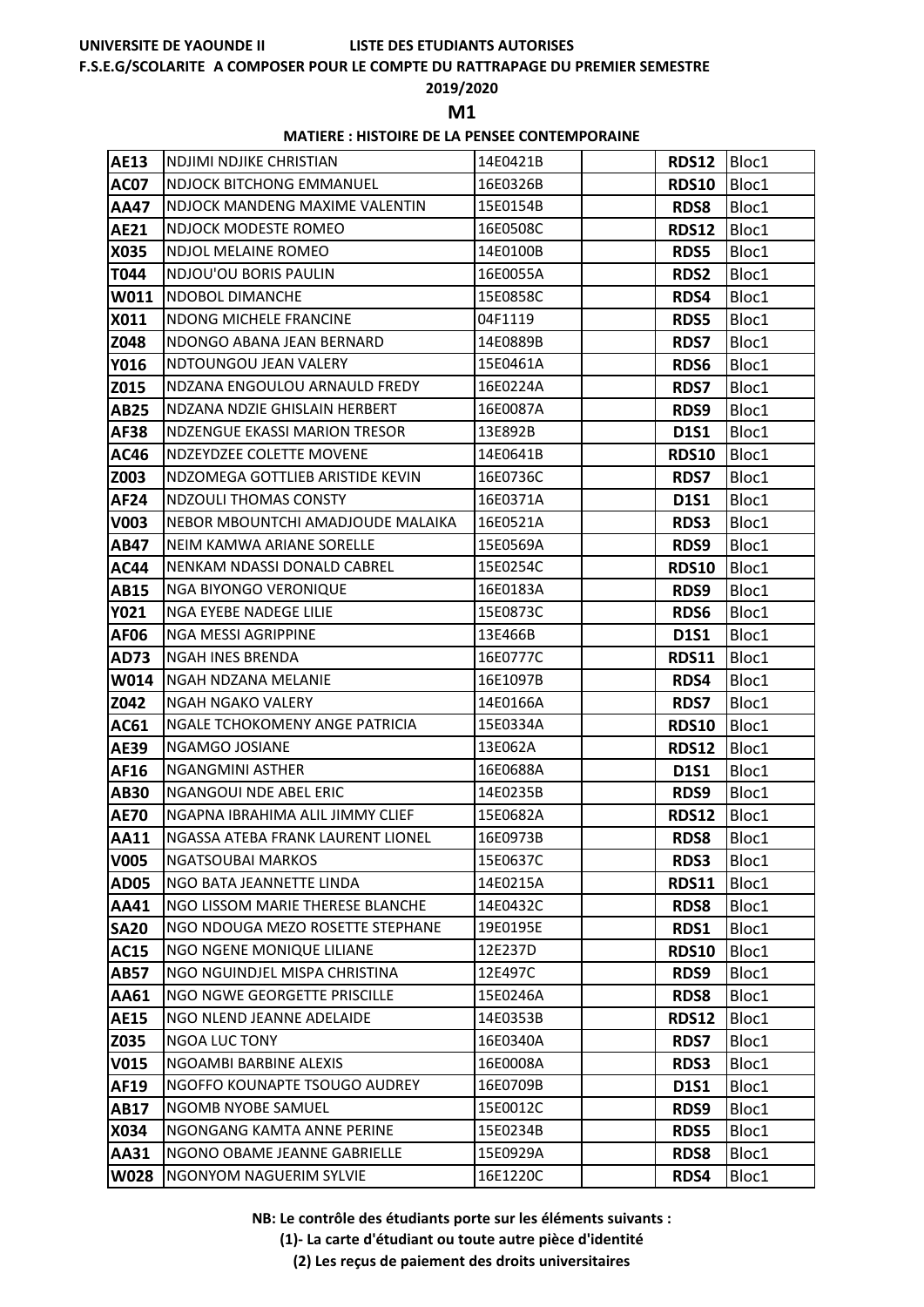# **LISTE DES ETUDIANTS AUTORISES**

## **F.S.E.G/SCOLARITE A COMPOSER POUR LE COMPTE DU RATTRAPAGE DU PREMIER SEMESTRE**

## **2019/2020**

**M1** 

## **MATIERE : HISTOIRE DE LA PENSEE CONTEMPORAINE**

| <b>AD38</b> | NGOUCHEME MOUNCHINGAM JULES ARMAND13E851C       |          | <b>RDS11</b> | Bloc1 |
|-------------|-------------------------------------------------|----------|--------------|-------|
| <b>AA33</b> | INGOUEKAM CARINE                                | 14E0312A | <b>RDS8</b>  | Bloc1 |
| <b>Y012</b> | <b>NGOUGUE JOYCE BELLE</b>                      | 15E0510A | RDS6         | Bloc1 |
| Z002        | NGOUNOU FOGUE GILLES ROBERT                     | 16E0576B | <b>RDS7</b>  | Bloc1 |
| Y039        | NGOUNOU LARISSA                                 | 16E0078B | RDS6         | Bloc1 |
| <b>AE09</b> | NGUEFACK TSAMO MERVEILLE                        | 15E0878A | <b>RDS12</b> | Bloc1 |
| <b>AC42</b> | NGUEGNI NJOUHOUE PATRICIA SARAH INGRID 16E0180A |          | <b>RDS10</b> | Bloc1 |
| <b>W039</b> | NGUEKAM WAPPI FRANK RICHARD                     | 15E0961A | RDS4         | Bloc1 |
| <b>AA29</b> | NGUELE MABIA MARIE PASCALE LAETITIA             | 16E0105C | <b>RDS8</b>  | Bloc1 |
| <b>AB42</b> | <b>NGUELE OTELE LUCIE RAISSA</b>                | 17E061E  | RDS9         | Bloc1 |
| <b>Y035</b> | <b>NGUELLE ISAAC LIONEL</b>                     | 16E0189A | RDS6         | Bloc1 |
| X029        | NGUEMA MBO DAVID AIME                           | 00E0728  | <b>RDS5</b>  | Bloc1 |
| <b>AD52</b> | <b>NGUEMCHE TATIANA</b>                         | 15E0351A | <b>RDS11</b> | Bloc1 |
| <b>AA02</b> | INGUENKAM MANEWA ARLETTE MANUELLA               | 16E0061B | <b>RDS8</b>  | Bloc1 |
| <b>AE34</b> | <b>NGUENOUDJAL CLOTAIRE</b>                     | 19E0043E | <b>RDS12</b> | Bloc1 |
| <b>AB49</b> | NGUETCHOUAN KENGMEI THEODORE C,                 | 14E0445A | RDS9         | Bloc1 |
| <b>AD37</b> | NGUEYAP NJOSSEU LESLINE ORNELLA                 | 16E0040A | <b>RDS11</b> | Bloc1 |
| T001        | <b>NGUEYAP YACINE BENICHOU</b>                  | 16E0213B | <b>RDS2</b>  | Bloc1 |

**NB: Le contrôle des étudiants porte sur les éléments suivants :**

**(1)- La carte d'étudiant ou toute autre pièce d'identité**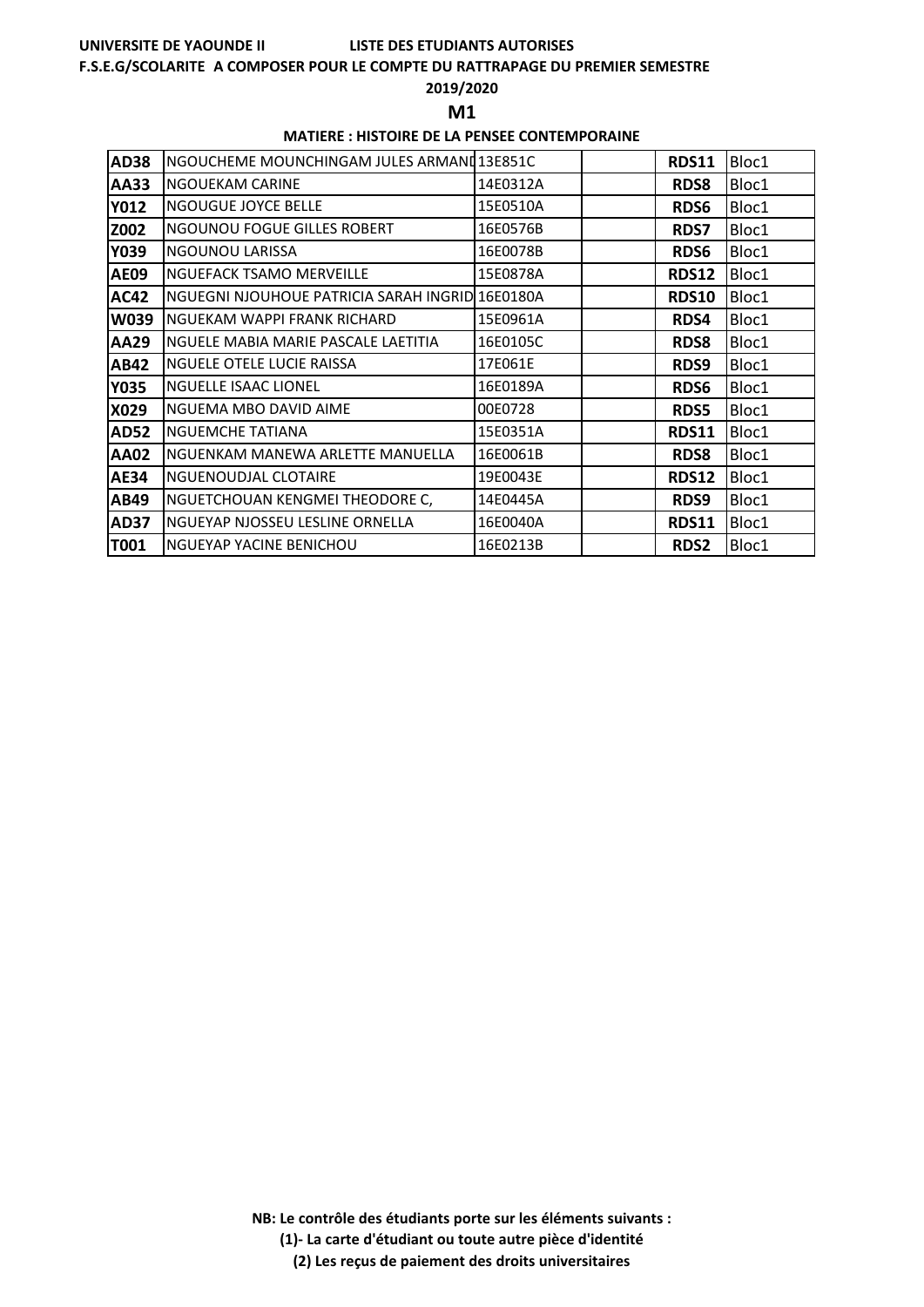# **LISTE DES ETUDIANTS AUTORISES**

# **F.S.E.G/SCOLARITE A COMPOSER POUR LE COMPTE DU RATTRAPAGE DU PREMIER SEMESTRE**

# **2019/2020**

**M1** 

# **MATIERE : HISTOIRE DE LA PENSEE CONTEMPORAINE**

| X005        | NGUITCHOU NEMBOT LYVANE PERVANGE      | 16E0531C | <b>RDS5</b>  | Bloc1 |
|-------------|---------------------------------------|----------|--------------|-------|
| <b>Y024</b> | NINGA-OYOUM ARSENE                    | 15E0107B | RDS6         | Bloc1 |
| Z024        | NJAMUTOH LAURA NCHANG                 | 14E0362C | <b>RDS7</b>  | Bloc1 |
| <b>AE55</b> | NJI MBOUOMBOUO LAQUINTINE MAMA        | 16E0286B | <b>RDS12</b> | Bloc1 |
| <b>AA08</b> | NJIOMOU LAMI MARINETTE                | 16E0600A | <b>RDS8</b>  | Bloc1 |
| <b>T008</b> | NJITONE NGWANE LESLIE                 | 15E0177B | <b>RDS2</b>  | Bloc1 |
| AC54        | NJOKI SAKE INACK VIANNEY ULRICH       | 16E0255B | <b>RDS10</b> | Bloc1 |
| <b>AE36</b> | <b>NJUH FANNY MBUOH</b>               | 16E0228C | <b>RDS12</b> | Bloc1 |
| <b>SA26</b> | NKA'A MENDOMO MARIEN CHRIST DAREL     | 15E0724A | RDS1         | Bloc1 |
| <b>AA48</b> | NKATCHE MOUTCHEU PAULE MURIEL         | 15E0188B | <b>RDS8</b>  | Bloc1 |
| AD31        | <b>NKE ONANA MARCELLIN</b>            | 15E0189C | <b>RDS11</b> | Bloc1 |
| <b>AD53</b> | NKIEUDEM DONFOUET NOELLA              | 15E0486B | <b>RDS11</b> | Bloc1 |
| <b>AB52</b> | <b>NKOU DIANE PASCALINE</b>           | 16E0078C | RDS9         | Bloc1 |
| <b>AD67</b> | NKOUDOU NOAH CLAUDE CEDRICK           | 16E0285B | <b>RDS11</b> | Bloc1 |
| <b>AE25</b> | NKOUM LIPENDA PAULIN JEREMIE          | 16E0344C | <b>RDS12</b> | Bloc1 |
| Z004        | <b>NKOUSSEUGUE MARC TATIANA</b>       | 16E0835B | <b>RDS7</b>  | Bloc1 |
| AA49        | NNANGA GRACE CLAIRE                   | 12E029B  | RDS8         | Bloc1 |
| AF43        | <b>NOA ONANA NICOLAS GILLES</b>       | 16E0880C | <b>D1S1</b>  | Bloc1 |
| <b>AC59</b> | <b>NOAH MBALLA DIEUDONNE</b>          | 12E201B  | <b>RDS10</b> | Bloc1 |
| <b>AF05</b> | <b>NOAH OBONO GUY JOEL</b>            | 07E366F  | <b>D1S1</b>  | Bloc1 |
| <b>AF02</b> | <b>NOCHE NOUMSI CHRISTINE</b>         | 15E0476C | <b>D1S1</b>  | Bloc1 |
| <b>Y029</b> | NOCHI PHILIPPE GAEL                   | 16E0370C | RDS6         | Bloc1 |
| <b>AE11</b> | NODJITO YOHDRKEMNA PROGRES            | 19E0093E | <b>RDS12</b> | Bloc1 |
| X038        | NONO POUEMI MELISSA                   | 14E0083C | <b>RDS5</b>  | Bloc1 |
| Z053        | NOUBAISSEM DAVID NDEINGARA            | 19E0036E | <b>RDS7</b>  | Bloc1 |
| AC33        | <b>NOUBI BIKA MADEL</b>               | 16E0646A | <b>RDS10</b> | Bloc1 |
| <b>AE19</b> | <b>NOUDJEU WILLIAM BRICE</b>          | 14E0043B | <b>RDS12</b> | Bloc1 |
| <b>SA54</b> | <b>NOUKEU SERAPHINE</b>               | 05E600   | RDS1         | Bloc1 |
| <b>AC05</b> | NOULONYAH FELICITE DINGA              | 16E0796A | <b>RDS10</b> | Bloc1 |
| AD29        | NPONGUE EBU EPWEDE SANDRINE           | 15E0267B | <b>RDS11</b> | Bloc1 |
| <b>AB23</b> | NSALI EHODE CHRISTELLE LAROUSSE       | 16E0656C | RDS9         | Bloc1 |
| <b>W023</b> | <b>NSANGOU MOHAMED KARINGTON</b>      | 16E0299B | RDS4         | Bloc1 |
| <b>AE44</b> | NTAMACK NDZIE GLAWDYS MARIE FLEUR     | 16E0966C | <b>RDS12</b> | Bloc1 |
| <b>AE48</b> | NTCHAM BENOIT MARTIAL                 | 07E672E  | <b>RDS12</b> | Bloc1 |
| Z060        | NTCHANA SIMONE NELLY                  | 15E0201C | <b>RDS7</b>  | Bloc1 |
| AB13        | NTCHANTCHOU MOUKO ELSA MARLENE        | 16E0168C | RDS9         | Bloc1 |
| <b>AD57</b> | <b>NTEDE NKATCHE SERGE WILLIAM</b>    | 14E0048C | <b>RDS11</b> | Bloc1 |
| AB63        | NTOLO BIBA CHRISTINE MURIELLE         | 15E0340A | RDS9         | Bloc1 |
| Z045        | NTOLO MEMANG IRENE JENIPHER           | 16E1010B | <b>RDS7</b>  | Bloc1 |
| <b>Y042</b> | NTOLO VANESSA MARILISE                | 12E067C  | RDS6         | Bloc1 |
| <b>AA28</b> | NTSAMA ADRIENNE AUDREY                | 16E0821B | <b>RDS8</b>  | Bloc1 |
| <b>V045</b> | NTSAMA NGO'O NATACHA                  | 15E0107C | RDS3         | Bloc1 |
| T060        | NTSAMA OWONO GEORGE ARMEL             | 12E450D  | <b>RDS2</b>  | Bloc1 |
| T017        | NTSAMO ZEH GUILLAUME HERVE            | 16E0013B | RDS2         | Bloc1 |
| <b>AA42</b> | NTUBEMEMADE LAURA EJOLLE              | 13E165A  | <b>RDS8</b>  | Bloc1 |
| <b>SA49</b> | <b>NWATCHOCK STEVE ALAIN RODRIGUE</b> | 15E0658C | RDS1         | Bloc1 |

**NB: Le contrôle des étudiants porte sur les éléments suivants :**

**(1)- La carte d'étudiant ou toute autre pièce d'identité**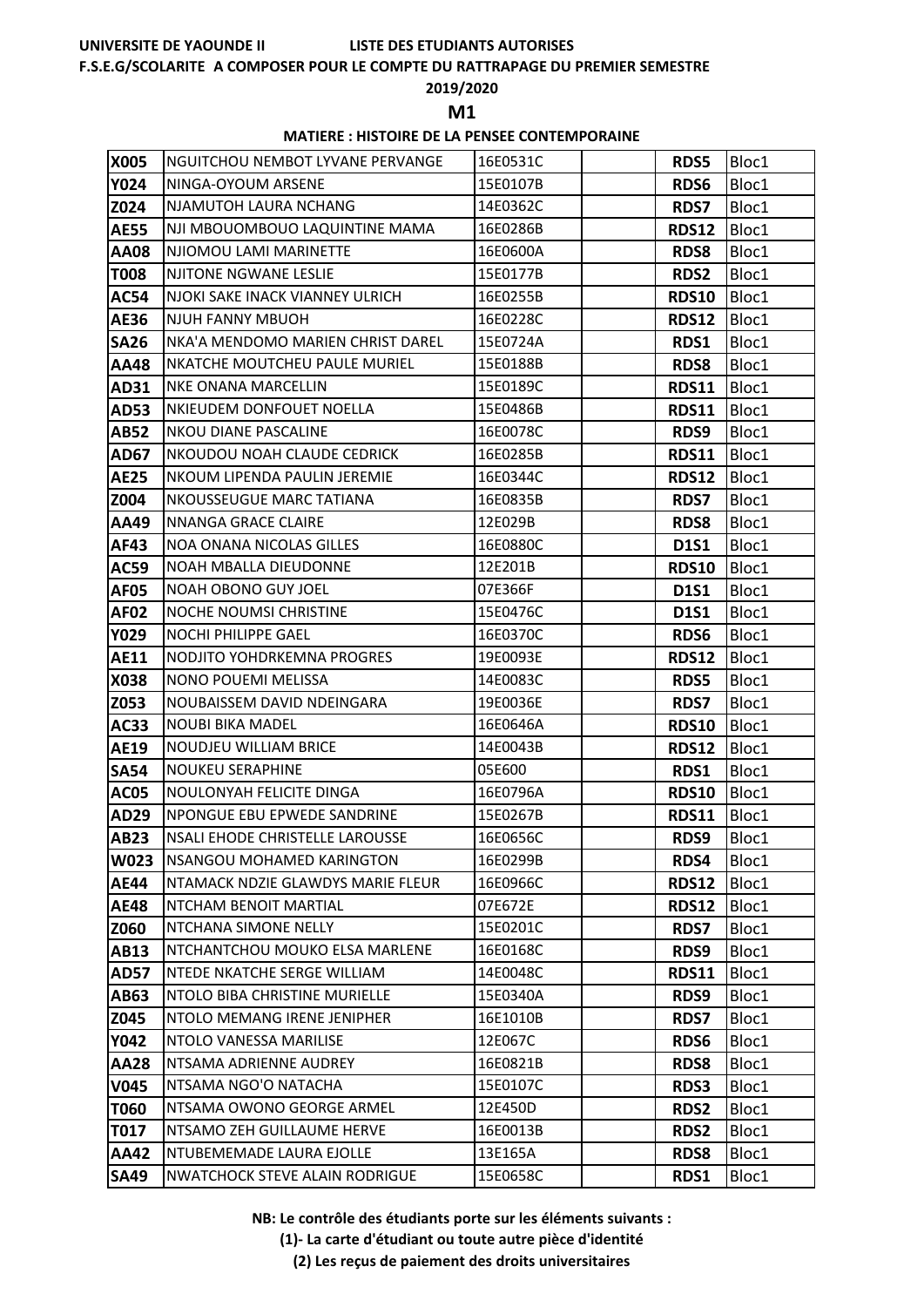# **LISTE DES ETUDIANTS AUTORISES**

# **F.S.E.G/SCOLARITE A COMPOSER POUR LE COMPTE DU RATTRAPAGE DU PREMIER SEMESTRE**

# **2019/2020**

**M1** 

# **MATIERE : HISTOIRE DE LA PENSEE CONTEMPORAINE**

| <b>AA58</b> | INYA MANUELLA RACHELLE                        | 15E0740A | <b>RDS8</b>  | Bloc1 |
|-------------|-----------------------------------------------|----------|--------------|-------|
| <b>AF42</b> | NYAMENGO ESSO NICKITA FRANCHISCA              | 15E0574A | <b>D1S1</b>  | Bloc1 |
| <b>AA05</b> | NYANGONO MEZANG STEPHANE                      | 16E0805B | <b>RDS8</b>  | Bloc1 |
| <b>AA07</b> | NYAONDO MEKOULOU MARIE PAULE                  | 15E0304B | <b>RDS8</b>  | Bloc1 |
| <b>AA10</b> | <b>NYAT MENGUE CYRILLE</b>                    | 15E0707C | <b>RDS8</b>  | Bloc1 |
| W043        | NYAYI NKOGUE MANUELA YVANA                    | 16E0747B | RDS4         | Bloc1 |
| AA60        | NYOUMA JEAN PIERRE                            | 99E1304R | <b>RDS8</b>  | Bloc1 |
| <b>AC56</b> | NZEGANG NGANANG MATURIN-GABY                  | 15E0700C | <b>RDS10</b> | Bloc1 |
| <b>T030</b> | N'ZER CHRISTIAN GUY-BAROFF                    | 19E0060E | RDS2         | Bloc1 |
| <b>Y002</b> | <b>OBAM FREDDY</b>                            | 09E737D  | RDS6         | Bloc1 |
| <b>AE49</b> | OBAMA JOSEPH GERBEAU                          | 15E0373A | RDS12        | Bloc1 |
| <b>SA07</b> | OBAMA NATHALIE PRUDENCE                       | 16E0254A | RDS1         | Bloc1 |
| <b>X030</b> | <b>OBAME MFOUMOU YVES OLIVIER</b>             | 16E0089C | RDS5         | Bloc1 |
| <b>AF35</b> | <b>OBEKOP ESTELLE</b>                         | 11E690B  | <b>D1S1</b>  | Bloc1 |
| Z043        | OHONONG ZITA PAMELA                           | 13E702B  | <b>RDS7</b>  | Bloc1 |
| <b>AC41</b> | OKONOH LUCIEN                                 | 15E0840F | <b>RDS10</b> | Bloc1 |
| W033        | OMGBA ASSEMBE SERGE ELIE                      | 19E0102E | RDS4         | Bloc1 |
| <b>AE05</b> | OMGBA LEKINA LAURENT                          | 16E0889A | <b>RDS12</b> | Bloc1 |
| <b>W045</b> | OMGBA RAPHAEL CEDRIC BERLIN                   | 15E0048B | RDS4         | Bloc1 |
| <b>V032</b> | <b>ONAMBELE CYPRIEN</b>                       | 06E594   | <b>RDS3</b>  | Bloc1 |
| V021        | ONANA BASSANG'NA JEAN COLBERT                 | 16E0263B | <b>RDS3</b>  | Bloc1 |
| <b>AE28</b> | ONANA FOE BENJAMIN CHOQUET                    | 13E778B  | <b>RDS12</b> | Bloc1 |
| <b>AB50</b> | ONANA JOSEPH JUNIOR                           | 15E0056C | RDS9         | Bloc1 |
| <b>AC28</b> | <b>ONANA JUSTIN</b>                           | 16E0012A | <b>RDS10</b> | Bloc1 |
| <b>AD15</b> | ONANA MBARGA ENGELBERT                        | 16E0930C | <b>RDS11</b> | Bloc1 |
| <b>AB54</b> | ONDOA MENYENG KELLIE ANTOINETTE               | 19E041E  | RDS9         | Bloc1 |
| <b>AC53</b> | ONGOLO OMBEDE BRIGITTE NADINE                 | 12E071C  | <b>RDS10</b> | Bloc1 |
| <b>V048</b> | ONGONE JEAN GABRIEL                           | 15E0887C | RDS3         | Bloc1 |
| W031        | ONGUENE MBAZOA CYRILLE ANDREA                 | 19E0058Z | RDS4         | Bloc1 |
| X040        | ONGYADAMAN DE BASSILEKIN CHRISTINE O          | 14E0473A | RDS5         | Bloc1 |
| <b>V024</b> | ONJA'A FELICITE ERIKA                         | 15E0159B | RDS3         | Bloc1 |
| <b>SA42</b> | OSSOKOMAK MOUTOMBI GABRIELLE MICHELE 14E0390B |          | RDS1         | Bloc1 |
| <b>AF40</b> | OTTOU SUZANNE CHRISTINE                       | 19E0077E | <b>D1S1</b>  | Bloc1 |
| <b>AC29</b> | OUDAL KAIBINDE                                | 17E08F   | <b>RDS10</b> | Bloc1 |

**NB: Le contrôle des étudiants porte sur les éléments suivants :**

- **(1)- La carte d'étudiant ou toute autre pièce d'identité**
	- **(2) Les reçus de paiement des droits universitaires**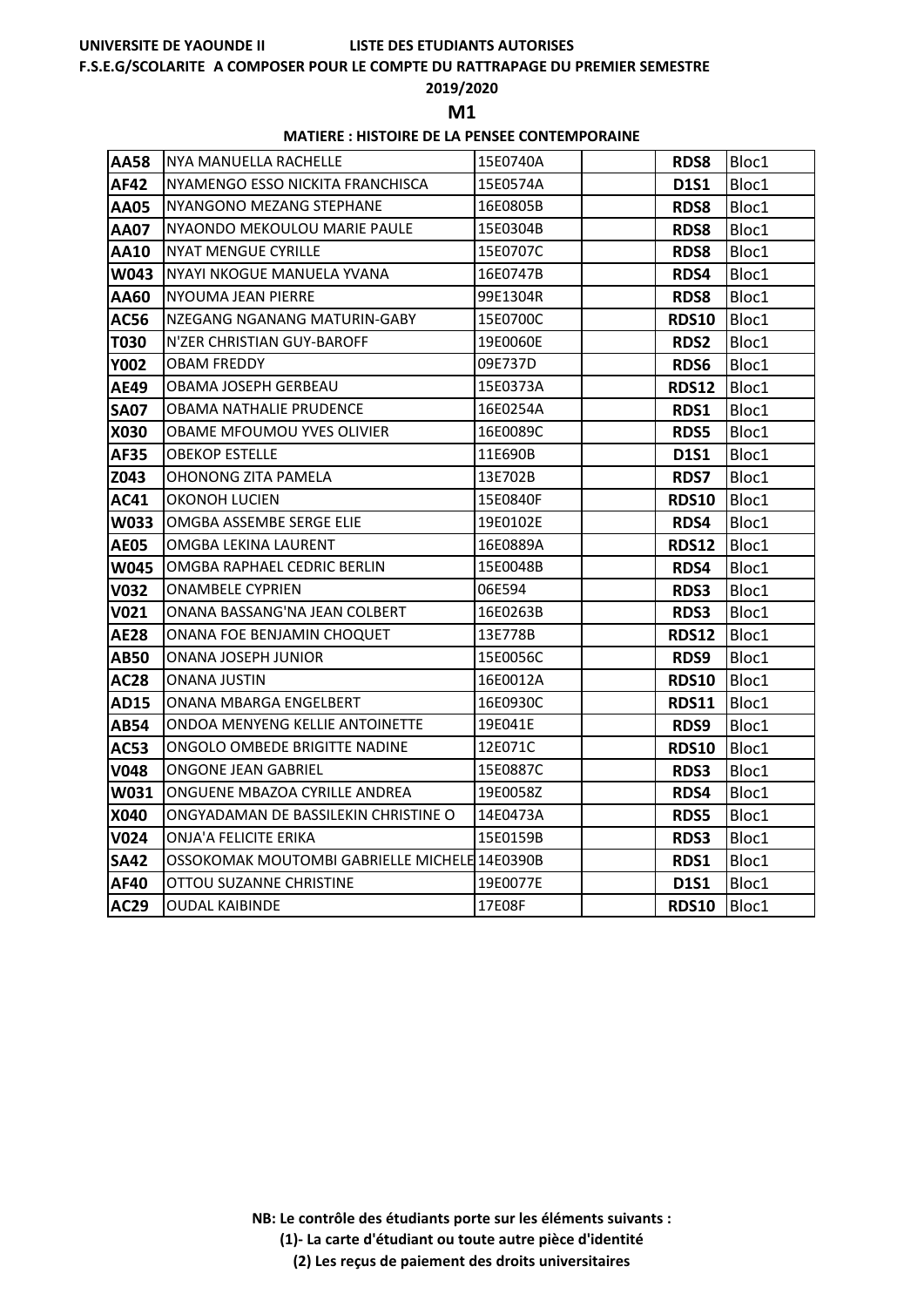#### **F.S.E.G/SCOLARITE A COMPOSER POUR LE COMPTE DU RATTRAPAGE DU PREMIER SEMESTRE**

#### **2019/2020**

**M1** 

### **MATIERE : HISTOIRE DE LA PENSEE CONTEMPORAINE**

| X008        | <b>OUEFIO SONIA BENEDICTE</b>    | 19E0068E | <b>RDS5</b>  | Bloc1 |
|-------------|----------------------------------|----------|--------------|-------|
| AA38        | <b>OUMAR TOM</b>                 | 15E0023B | <b>RDS8</b>  | Bloc1 |
| AD39        | <b>OUMENGUELE JOSEPH ANICET</b>  | 13E847C  | <b>RDS11</b> | Bloc1 |
| Z020        | <b>OUSMANOU ALKALI</b>           | 16E0646C | <b>RDS7</b>  | Bloc1 |
| <b>AF09</b> | OUSSOUMANOU ALHADJI BABA         | 15E0705A | <b>D1S1</b>  | Bloc1 |
| <b>AD70</b> | OYIE OMGBA LUC VIVIEN            | 14E0499C | <b>RDS11</b> | Bloc1 |
| Z040        | OYONO ETOA THEODORE FLEURY       | 16E0098B | <b>RDS7</b>  | Bloc1 |
| <b>Y020</b> | OYONO ONONEMANG FRANCK           | 16E0363B | RDS6         | Bloc1 |
| <b>AB03</b> | PEGBA DIEUDONNE                  | 16E0956A | RDS9         | Bloc1 |
| Y003        | PEKURE MOUNTOUMJOU LADIFATOU     | 16E0864B | RDS6         | Bloc1 |
| <b>W025</b> | PELAGHO BIYA ANNICK              | 16E0471B | RDS4         | Bloc1 |
| T013        | PITROS MAZOUKING                 | 16E0577A | <b>RDS2</b>  | Bloc1 |
| <b>SA51</b> | POKAM NEGOUE MURIELLE SANDRE     | 16E0139C | RDS1         | Bloc1 |
| AA62        | <b>REMADJI SIDONIE</b>           | 16E1078A | <b>RDS8</b>  | Bloc1 |
| Z012        | RICARDO OSA ELA ADA              | 16E1101C | <b>RDS7</b>  | Bloc1 |
| <b>AD27</b> | <b>SAFIYATOU GOGGO</b>           | 14E0989C | <b>RDS11</b> | Bloc1 |
| AA51        | SALMA SHAMSYIAH MOHAMED KONTCHA  | 19E0047E | <b>RDS8</b>  | Bloc1 |
| <b>AE61</b> | SALUTARIO OYONO ESONO NCHAMA     | 16E1061C | <b>RDS12</b> | Bloc1 |
| Z013        | <b>SANGALE FRANK ARMEL</b>       | 19E0065E | <b>RDS7</b>  | Bloc1 |
| AA26        | SEDINAH RENGOU AMZA              | 14E0645A | <b>RDS8</b>  | Bloc1 |
| <b>Y048</b> | SEINGUI ADOUKSOUMA               | 16E1161C | RDS6         | Bloc1 |
| <b>AA27</b> | <b>SEKE CYRILLE JUNIOR</b>       | 16E0185A | <b>RDS8</b>  | Bloc1 |
| V023        | SEME AYISSI ANTOINE DE ST PIERRE | 14E0670A | <b>RDS3</b>  | Bloc1 |
| Y019        | <b>SEME GEORGES MAGLOIRE</b>     | 16E0282C | RDS6         | Bloc1 |
| <b>AD28</b> | <b>SENDZE VANILLA TOMLA</b>      | 19E0005E | <b>RDS11</b> | Bloc1 |
| <b>AD40</b> | <b>SIDIANG AMSEITOU</b>          | 15E0878C | <b>RDS11</b> | Bloc1 |
| AF49        | <b>SIEWE ESAIE</b>               | 16E0251A | <b>D1S1</b>  | Bloc1 |
| T035        | SIMO DJOKO FAIKA CARELLE         | 15E0248B | <b>RDS2</b>  | Bloc1 |
| <b>AF45</b> | <b>SIMO KENMOGNE HORLANE</b>     | 16E0109A | <b>D1S1</b>  | Bloc1 |
| <b>SA46</b> | SIMO WAFO YVONE CLAIRE           | 14E0569C | RDS1         | Bloc1 |
| <b>SA22</b> | <b>SIRE BABA STEPHEN</b>         | 19E0049E | RDS1         | Bloc1 |
| AF36        | SOBFABE BEIDI DJONDANG EUGENIE   | 16E1084C | <b>D1S1</b>  | Bloc1 |
| <b>SA23</b> | SONGOLI-NGBEMOU FRED IDEBERT     | 19E0029E | RDS1         | Bloc1 |
| <b>AD59</b> | SOUADATOU OUMAROU                | 15E0044A | <b>RDS11</b> | Bloc1 |
| <b>AB26</b> | SOULEIMANE MAZOU                 | 15E0529B | RDS9         | Bloc1 |
| <b>AC01</b> | SOULEYMAN MODIBO                 | 13E984B  | <b>RDS10</b> | Bloc1 |
| <b>AD12</b> | SOULEYMANOU LAWANE               | 14E0857B | <b>RDS11</b> | Bloc1 |
| Z019        | STEVE MOSES SAKEU NJEWEL WILLY   | 15E0868A | <b>RDS7</b>  | Bloc1 |
| W026        | <b>SUFFO ROBERT CILVIN</b>       | 12E094H  | RDS4         | Bloc1 |
| <b>AD56</b> | TABOTSON BERTRAND EYONG-AKPA     | 18E097E  | <b>RDS11</b> | Bloc1 |
| <b>T005</b> | TACHANG CYRIANE TAFON            | 19E0010E | <b>RDS2</b>  | Bloc1 |
| AA03        | <b>TADOUM LAUREL THIERRY</b>     | 16E0662B | <b>RDS8</b>  | Bloc1 |
| <b>AC02</b> | TAGOCDJEU SILIENOU SYBILE HONELA | 16E0197C | <b>RDS10</b> | Bloc1 |
| AB61        | TAKU MERVEILLE MAYAH             | 19E0016E | RDS9         | Bloc1 |
| <b>AB19</b> | TAM BAONGUE GUY PATRICK          | 16E0261C | RDS9         | Bloc1 |
| <b>AB06</b> | TAMBA KOUDJOU VIVIEN             | 16E0336B | RDS9         | Bloc1 |

**NB: Le contrôle des étudiants porte sur les éléments suivants :**

**(1)- La carte d'étudiant ou toute autre pièce d'identité**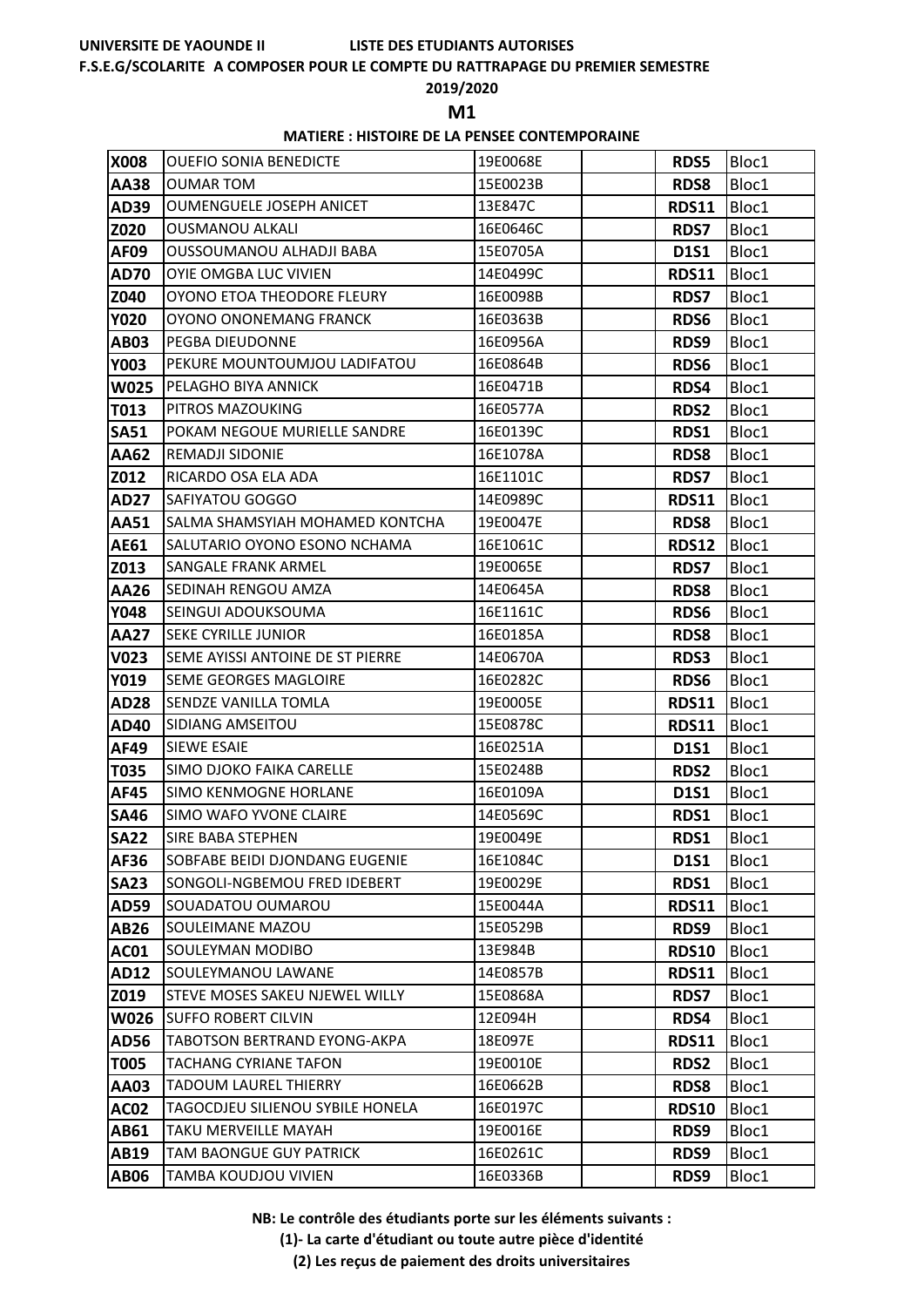# **LISTE DES ETUDIANTS AUTORISES**

# **F.S.E.G/SCOLARITE A COMPOSER POUR LE COMPTE DU RATTRAPAGE DU PREMIER SEMESTRE**

# **2019/2020**

**M1** 

## **MATIERE : HISTOIRE DE LA PENSEE CONTEMPORAINE**

| <b>AC38</b> | TANG NGUENE JEAN JACQUES             | 04F2606  | <b>RDS10</b> | Bloc1 |
|-------------|--------------------------------------|----------|--------------|-------|
| <b>AD72</b> | TANGA TONYE MAC RAOUL                | 19E0007E | <b>RDS11</b> | Bloc1 |
| <b>AF30</b> | TANGANG JANPOU JACKY CARLINE         | 16E0080B | <b>D1S1</b>  | Bloc1 |
| <b>Y032</b> | TANGANG KENFACK CHRISTOPHE VICTORIEN | 16E0561C | <b>RDS6</b>  | Bloc1 |
| <b>AC17</b> | TANGWA NKAM JUNIOR BODRIGUE          | 16E0314B | <b>RDS10</b> | Bloc1 |
| <b>AE52</b> | <b>TANKOU FABIOLA ARMELLE</b>        | 16E0033A | <b>RDS12</b> | Bloc1 |
| Z050        | <b>TANYEM MAFFO MARIE</b>            | 16E0811A | RDS7         | Bloc1 |
| X027        | TATANG DONGMO NIKY DARELE            | 16E0414A | RDS5         | Bloc1 |
| Z025        | TATHO TCHAKOUNANG PYGAL              | 16E1118B | <b>RDS7</b>  | Bloc1 |
| <b>AF22</b> | TCHAPCHET TCHAPDA ROSE ODILE         | 16E0894C | <b>D1S1</b>  | Bloc1 |
| X024        | TCHOKOUASSI NGASSA ANAIS ALEXANDRA   | 15E0475A | <b>RDS5</b>  | Bloc1 |
| <b>AC09</b> | TCHOUAN NJIKE PASCAL SANDRA          | 15E0516C | <b>RDS10</b> | Bloc1 |
| <b>AD78</b> | <b>TCHOUANGUEM BRYAN ROXEL</b>       | 16E0635B | <b>RDS11</b> | Bloc1 |
| <b>AF23</b> | TCHOUSSA NGAPOUONJI FANIE            | 16E1085B | <b>D1S1</b>  | Bloc1 |
| <b>T053</b> | <b>TCHOUWA JULES LANDRY</b>          | 14E0536B | <b>RDS2</b>  | Bloc1 |
| <b>AB20</b> | TCHUENKAM NOUDJALE ETIENNE DYLAN     | 14E0414A | RDS9         | Bloc1 |
| Z029        | <b>TEBIT BLENDINE ENDAM</b>          | 19E0075E | <b>RDS7</b>  | Bloc1 |
| <b>W007</b> | TEGHA HEDWIG MBONG                   | 19E0066E | RDS4         | Bloc1 |
| Z055        | TEKOCK NOELLA TIFUH                  | 15E0563A | <b>RDS7</b>  | Bloc1 |
| <b>AC32</b> | <b>TELEN EDWIN FORPEZANG</b>         | 15E0253B | <b>RDS10</b> | Bloc1 |
| X007        | <b>TESSEMO AUDREY PERRIN</b>         | 16E0629C | <b>RDS5</b>  | Bloc1 |
| <b>AD30</b> | <b>TETEH NAH BLESSING</b>            | 14E0434C | <b>RDS11</b> | Bloc1 |
| <b>AA35</b> | <b>TEUKEU HERLINE RICHELLE</b>       | 15E0320B | <b>RDS8</b>  | Bloc1 |
| <b>AF51</b> | THEMASON KAMESON LOIC MAGLOIRE       | 16E0010C | <b>D1S1</b>  | Bloc1 |
| X023        | THEOPHILE BENJIKA                    | 13E569C  | RDS5         | Bloc1 |
| Z034        | THOM A OWONA BERTRAND                | 16E0108A | <b>RDS7</b>  | Bloc1 |

**NB: Le contrôle des étudiants porte sur les éléments suivants :**

**(1)- La carte d'étudiant ou toute autre pièce d'identité**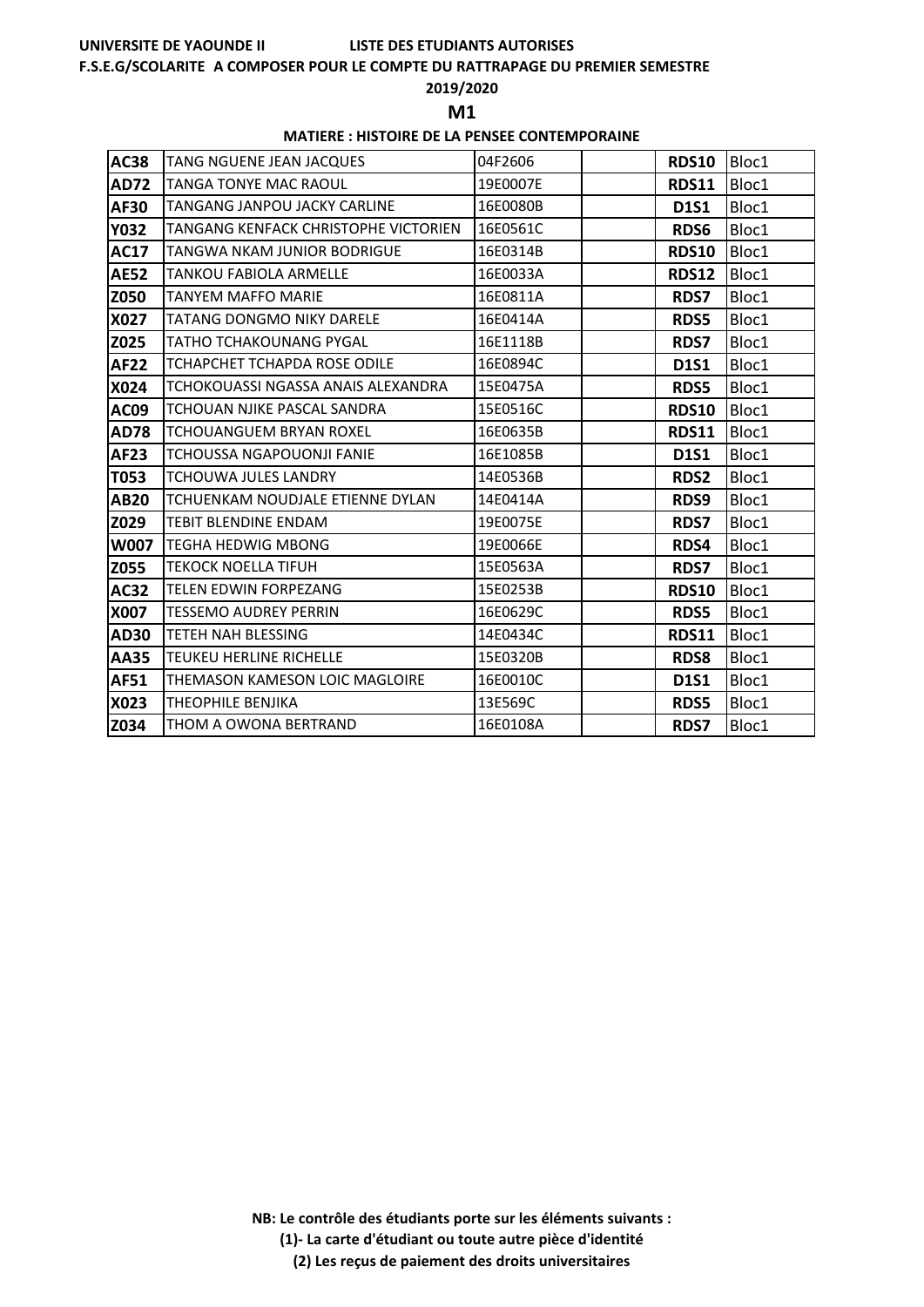# **LISTE DES ETUDIANTS AUTORISES**

## **F.S.E.G/SCOLARITE A COMPOSER POUR LE COMPTE DU RATTRAPAGE DU PREMIER SEMESTRE**

# **2019/2020**

**M1** 

# **MATIERE : HISTOIRE DE LA PENSEE CONTEMPORAINE**

| <b>Z005</b> | <b>TIAM METSE GWLADYS</b>             | 15E0490A | <b>RDS7</b>  | Bloc1 |
|-------------|---------------------------------------|----------|--------------|-------|
| AB41        | TINGA YEPDO JOEL MATURIN              | 12E063G  | RDS9         | Bloc1 |
| X047        | TINGO NDOUMBE VALANTINE               | 16E0289C | RDS5         | Bloc1 |
| <b>AF29</b> | TJABAG STOCKLI MARGRIT ROSALIE        | 15E0837C | <b>D1S1</b>  | Bloc1 |
| <b>AB22</b> | TJOCK TEGEL YVON RENE KEVIN ADREW     | 14E0715C | RDS9         | Bloc1 |
| AA56        | <b>TOGUEU RAOUL AUBIN</b>             | 16E0626C | <b>RDS8</b>  | Bloc1 |
| <b>AF03</b> | TOGYANOUBA BARINGAYE                  | 16E1072A | <b>D1S1</b>  | Bloc1 |
| <b>AE45</b> | <b>TOMO ROGER MANASSE</b>             | 15E0525B | <b>RDS12</b> | Bloc1 |
| Z051        | TONGA DESIREE SYLVIE                  | 16E0943C | <b>RDS7</b>  | Bloc1 |
| Z057        | <b>TORALTA OTOINGAR</b>               | 15E0916C | <b>RDS7</b>  | Bloc1 |
| Z016        | TOURERE TOUMANSIE ERNA CHRISTELLE     | 14E0660C | <b>RDS7</b>  | Bloc1 |
| <b>AB10</b> | TOWA KUATE KEVIN                      | 16E0053A | RDS9         | Bloc1 |
| <b>AE46</b> | <b>TRABOUN MOUSSA</b>                 | 19E0099E | <b>RDS12</b> | Bloc1 |
| T012        | TSANGA JEAN RAOUL                     | 15E0838B | <b>RDS2</b>  | Bloc1 |
| W048        | TSINDA MAKAM GERESTINE MARIANE        | 14E0298A | RDS4         | Bloc1 |
| <b>AE30</b> | TSOUMA                                | 16E0767C | <b>RDS12</b> | Bloc1 |
| <b>AA54</b> | <b>TUEKAM KENGNE JACKY BIONELLE</b>   | 16E0027C | <b>RDS8</b>  | Bloc1 |
| <b>AD36</b> | <b>VAZA IRENE</b>                     | 18E001G  | <b>RDS11</b> | Bloc1 |
| <b>Y040</b> | VONGA NWANAG STEPHANIE BRINDA         | 16E0441C | RDS6         | Bloc1 |
| <b>AF08</b> | WAKAM FOTSO ARNAULD CEDRIC            | 16E0571B | <b>D1S1</b>  | Bloc1 |
| <b>AC04</b> | WAMASSA FRANCETTE CARRET              | 16E0212A | <b>RDS10</b> | Bloc1 |
| <b>AD18</b> | <b>WANKO FRANCINE VANELLE</b>         | 15E0047C | <b>RDS11</b> | Bloc1 |
| <b>W046</b> | WANSI NDIFFO CATHY SEPHORA            | 15E0366C | RDS4         | Bloc1 |
| <b>AC14</b> | <b>WARA BRONO NGUFOR</b>              | 19E0151E | <b>RDS10</b> | Bloc1 |
| <b>W005</b> | WEBNJOH BLESS WEBNGONG                | 14E0602C | RDS4         | Bloc1 |
| <b>AB02</b> | <b>WIRKOM BLAISE BERINYUY</b>         | 19E0024E | RDS9         | Bloc1 |
| <b>AB34</b> | <b>WIRKOM ETIENE MAIWONG</b>          | 15E0393C | RDS9         | Bloc1 |
| <b>V028</b> | <b>WONDO MATHIEU</b>                  | 15E0974A | RDS3         | Bloc1 |
| <b>AE51</b> | YAHOHI MAMKOING ROSELINE              | 15E0389C | <b>RDS12</b> | Bloc1 |
| <b>T022</b> | YEMELI DIANE BLANDINE                 | 16E0262B | <b>RDS2</b>  | Bloc1 |
| <b>AD80</b> | YENE BANGAYOUWA MARIE SONIA           | 16E0888A | <b>RDS11</b> | Bloc1 |
| <b>AB16</b> | YMELE VICKY SANDRA                    | 14E0087B | RDS9         | Bloc1 |
| <b>AE27</b> | YOMBA CASSIEN LOIC YANN               | 16E0154B | <b>RDS12</b> | Bloc1 |
| <b>AE07</b> | YOMSI MARIE STEPHANIE VINNIE          | 15E0427C | <b>RDS12</b> | Bloc1 |
| X046        | YOUDOM LEALE HILLARY TELMA            | 14E0236B | <b>RDS5</b>  | Bloc1 |
| <b>AA25</b> | YOUMELET-ADAM JOSE-FERDINAND          | 18E029E  | <b>RDS8</b>  | Bloc1 |
| W004        | YOUSSOUF HASSAN MAHAMAT               | 16E1098A | RDS4         | Bloc1 |
| Z027        | YOUSSOUF MARAFA                       | 18E115E  | <b>RDS7</b>  | Bloc1 |
| X036        | YOUSSOUFA SAIDOU                      | 16E1051C | RDS5         | Bloc1 |
| <b>AC11</b> | YOUSSOUFA SALI                        | 16E0462C | <b>RDS10</b> | Bloc1 |
| <b>AD42</b> | ZAMBE ZAMBO DANIELLE VICTOIRE MARTINE | 16E0171C | <b>RDS11</b> | Bloc1 |
| <b>T038</b> | ZAMBO ZO'O JEAN                       | 16E0370B | <b>RDS2</b>  | Bloc1 |
| X028        | ZANG ESSAMA ETIENNE                   | 15E0782B | <b>RDS5</b>  | Bloc1 |
| <b>SA31</b> | ZANG ZANG CHRIST                      | 10E0513C | RDS1         | Bloc1 |
| <b>AE62</b> | <b>ZE ROBESPIERRE</b>                 | 14E0489C | <b>RDS12</b> | Bloc1 |
| <b>Y006</b> | ZEWO MBOUONO LYDIE LILIANE            | 15E0199B | RDS6         | Bloc1 |

**NB: Le contrôle des étudiants porte sur les éléments suivants :**

**(1)- La carte d'étudiant ou toute autre pièce d'identité**